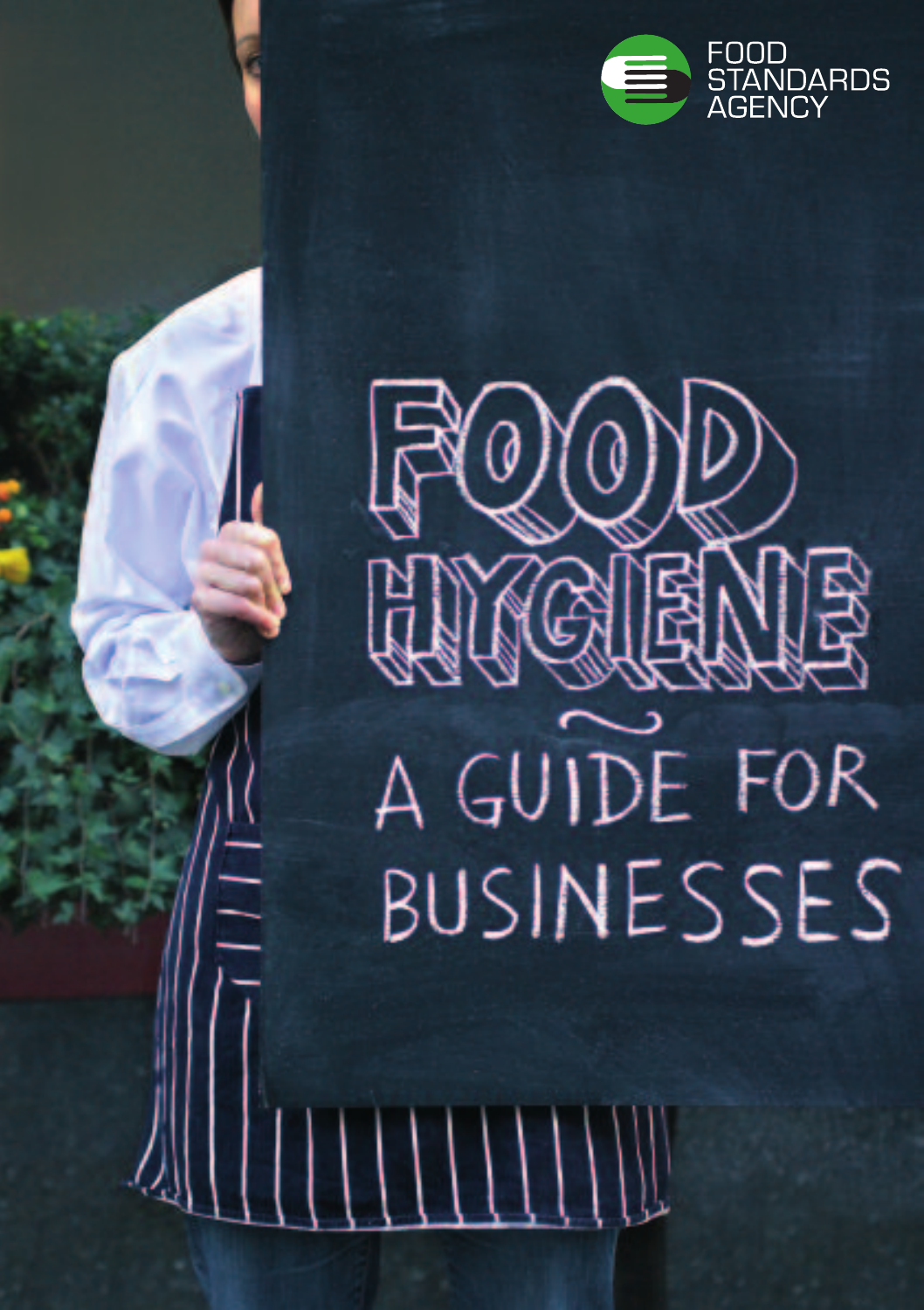# Food hygiene – a guide for businesses

This booklet is for restaurants, cafés and other catering businesses, as well as shops selling food.

It tells you about the key laws that affect your business, what they require you to do and how they are enforced. But individual food businesses are responsible for checking how the law applies to them in practice.

This booklet also explains about good food hygiene practice, which is essential for you to sell food that is safe to eat – to protect your business and obey the law.

Most of the points in this booklet are legal requirements. When something is good practice or information, rather than a legal requirement, the text will be highlighted in a box with this symbol: **✹**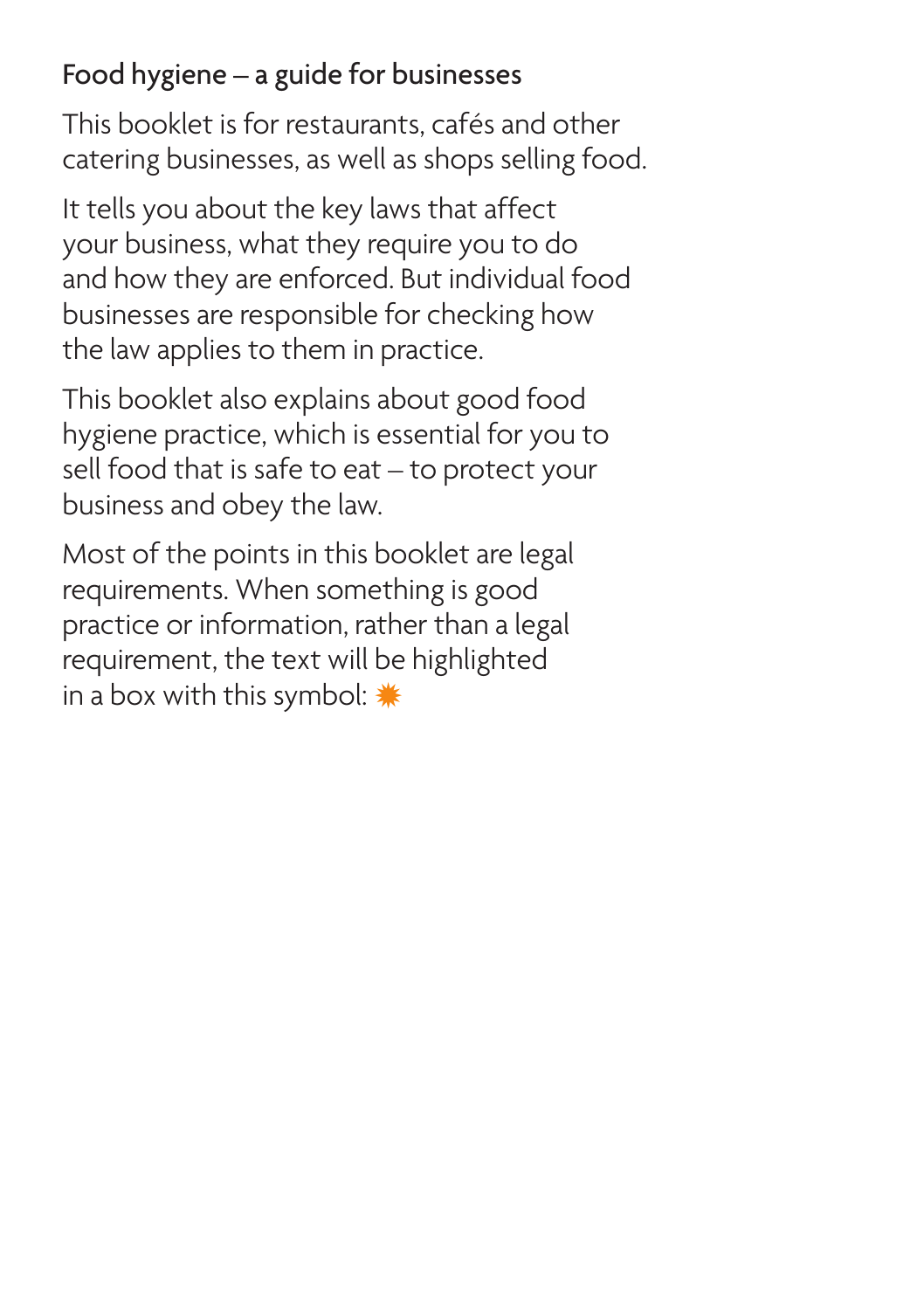| What the law says                                  | $\overline{2}$          |
|----------------------------------------------------|-------------------------|
| Food safety management procedures                  | $\overline{3}$          |
| <b>Registering your business</b>                   | 5                       |
| Your premises                                      | 6                       |
| Rooms where food is prepared, treated or processed | 8                       |
| <b>Transport</b>                                   | 10 <sup>°</sup>         |
| Equipment                                          | 10 <sup>°</sup>         |
| <b>Food waste</b>                                  | $\overline{\mathbf{1}}$ |
| Water supply                                       | 12                      |
| Personal hygiene                                   | 13                      |
| Foods                                              | 14                      |
| Temperature                                        | 15                      |
| Defrosting                                         | 17 <sup>2</sup>         |
| Wrapping and packaging                             | 17                      |
| <b>Training</b>                                    | 18                      |
| Movable and temporary premises                     | 18                      |
|                                                    |                         |
|                                                    |                         |
| <b>Enforcement of the law</b>                      | 20                      |
| <b>Enforcement action</b>                          | 21                      |
|                                                    |                         |
|                                                    |                         |
| Good food hygiene                                  | 22                      |
| Cross-contamination                                | 23                      |
| Cleaning                                           | 24                      |
| Chilling                                           | 24                      |
| Cooking                                            | 25                      |
|                                                    |                         |
|                                                    |                         |
|                                                    |                         |
| What help can I get?                               | 26                      |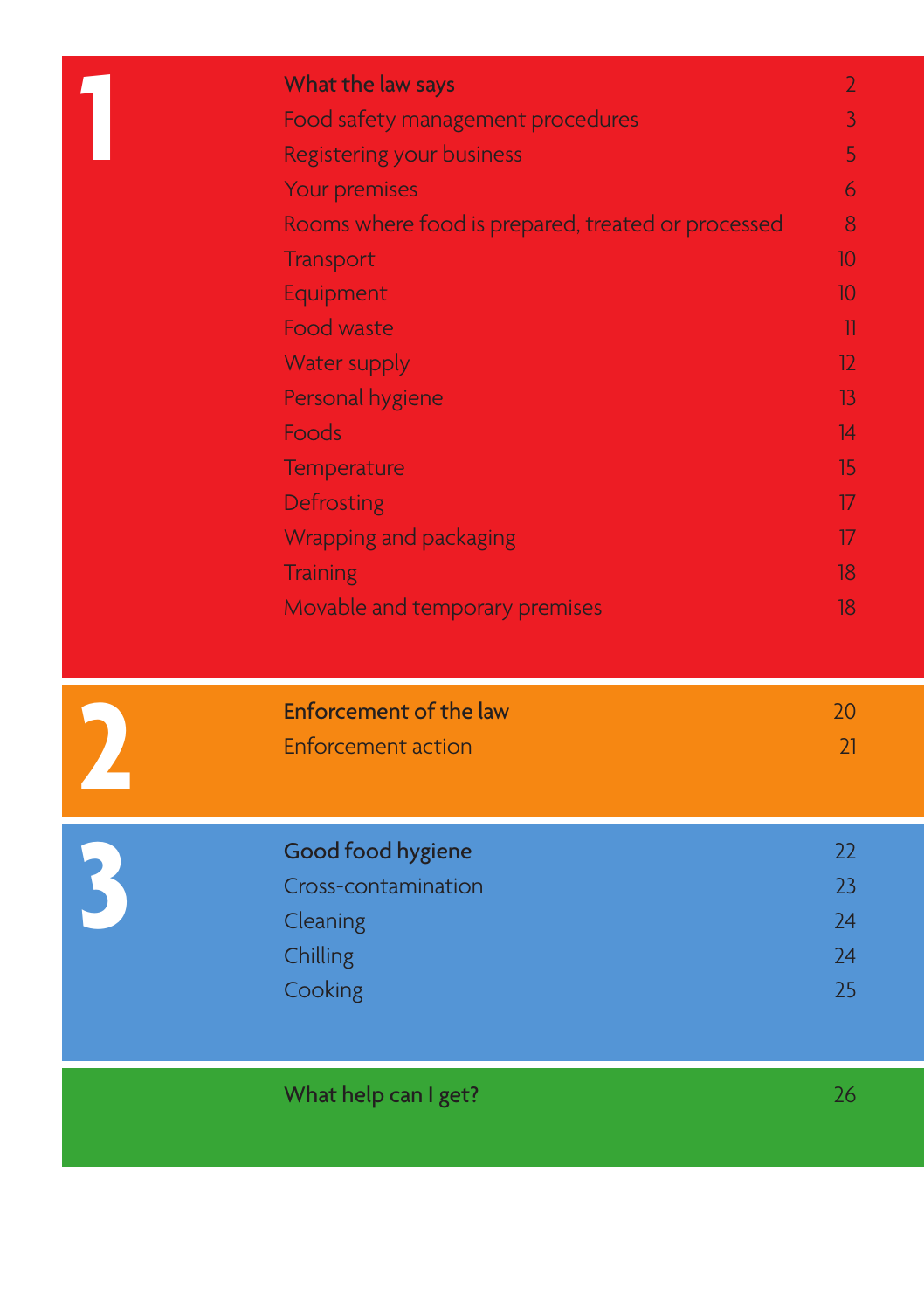# WHAT<br>THE LAW<br>SAYS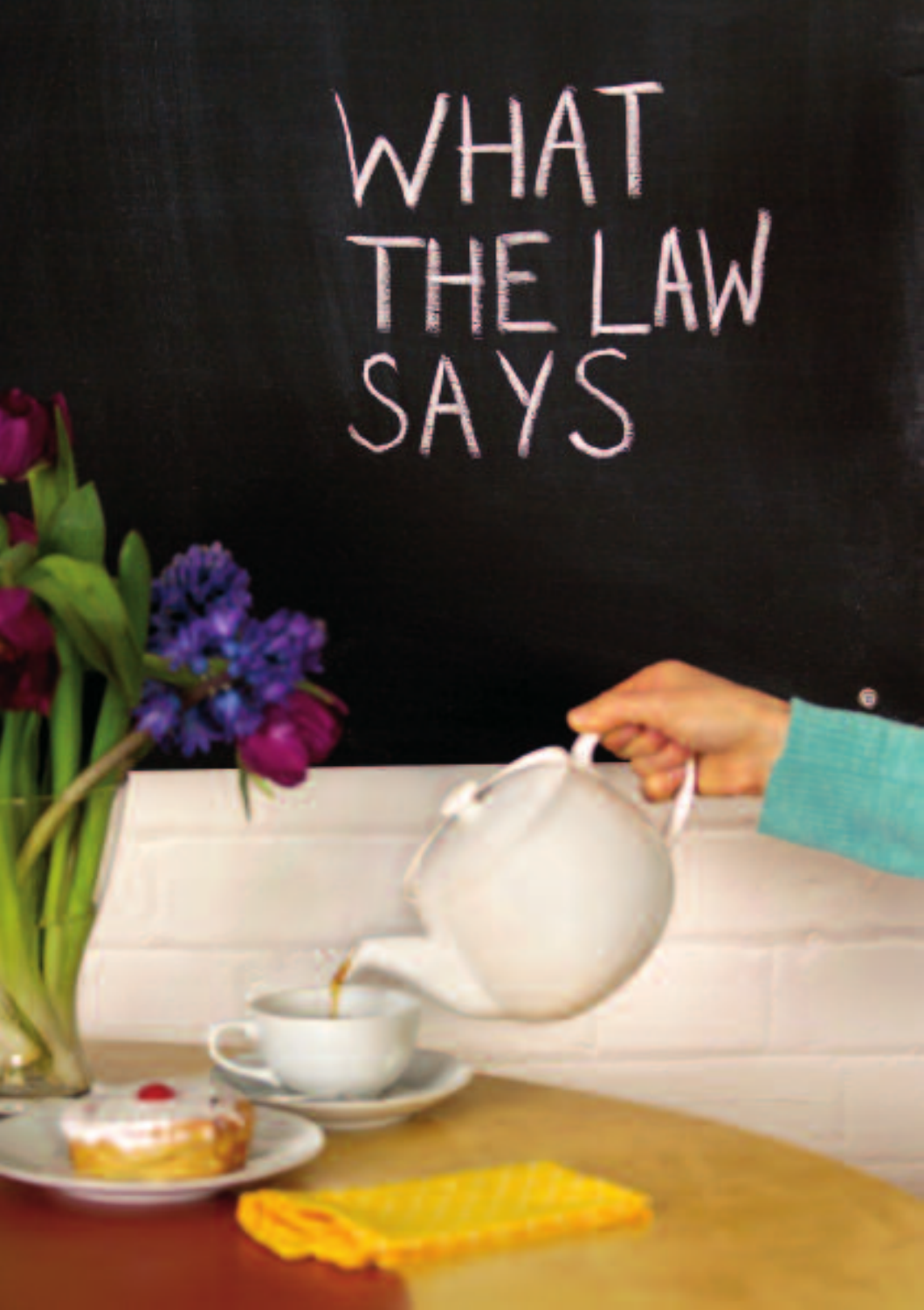From 1 January 2006, a number of new food hygiene regulations apply in the UK. The regulations that are most important for your business are:

- > Regulation (EC) No. 852/2004 on the hygiene of foodstuffs
- > The Food Hygiene (England) (No 2) Regulations 2005 (and equivalent regulations in Scotland, Wales and Northern Ireland)

These replace the Food Safety (General Food Hygiene) Regulations 1995 and the Food Safety (Temperature Control) Regulations 1995. They set out the basic hygiene requirements for all aspects of your business, from your premises and facilities to the personal hygiene of your staff.

Almost all of the requirements in the new regulations are the same as the regulations they replace. The main new requirement is that you must be able to show what you do to make or sell food that is safe to eat and have this written down.

#### Food safety management procedures

You must put in place 'food safety management procedures' based on the principles of HACCP (hazard analysis critical control point). You must also:

- > keep these in place permanently
- > keep up-to-date documents and records relating to your procedures
- > review your procedures if you change what you produce or how you work

In practice, this means that you must have procedures in place to manage food safety 'hazards' in your business. This is similar to the previous legal requirements, but you must now write these procedures down, update them as needed and keep records that can be checked by your local authority.

The regulations are designed to be flexible, so these procedures can be in proportion to the size of your business and the type of work you do. This means that many small businesses will be able to have very simple procedures and simple records.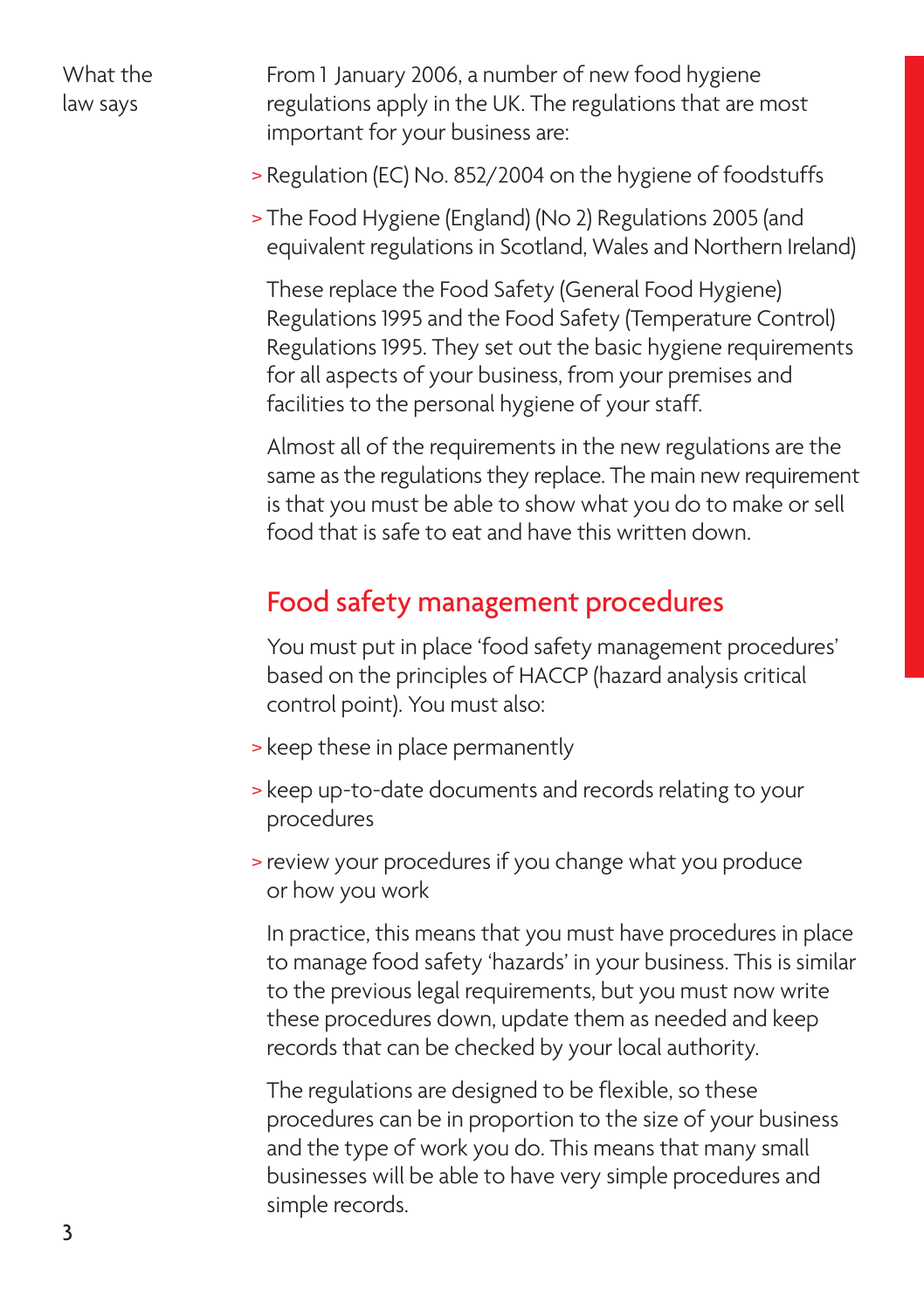#### What is HACCP?

**✹**

HACCP is a way of managing food safety. It is based on putting in place procedures to control hazards. It involves:

- > Looking closely at what you do in your business and what could go wrong
- > Identifying the 'critical control points' these are the places you need to focus on to prevent hazards or reduce them to an acceptable level
- > Putting in place procedures to make sure hazards are controlled at your critical control points
- > Deciding what action you need to take if something goes wrong
- > Making sure that your procedures are working
- > Keeping appropriate records to show your procedures are working

Some people think that HACCP is very complicated, but it doesn't have to be. The important thing is to have food safety management procedures that are appropriate for your business. Remember that there are packs produced by the Food Standards Agency (FSA) that can help you put these procedures in place. See What help can I get? on page 26.

#### What is a hazard?

A hazard is something that could be dangerous. And there are lots of different hazards. When we are talking about hazards in relation to food, a hazard is something that could mean that food will not be safe to eat.

Food safety hazards can be:

- > microbiological involving harmful bacteria, e.g. when certain foods are kept out of the fridge for too long and bacteria grow in them
- > chemical involving chemicals getting into food, e.g. cleaning products or pest control chemicals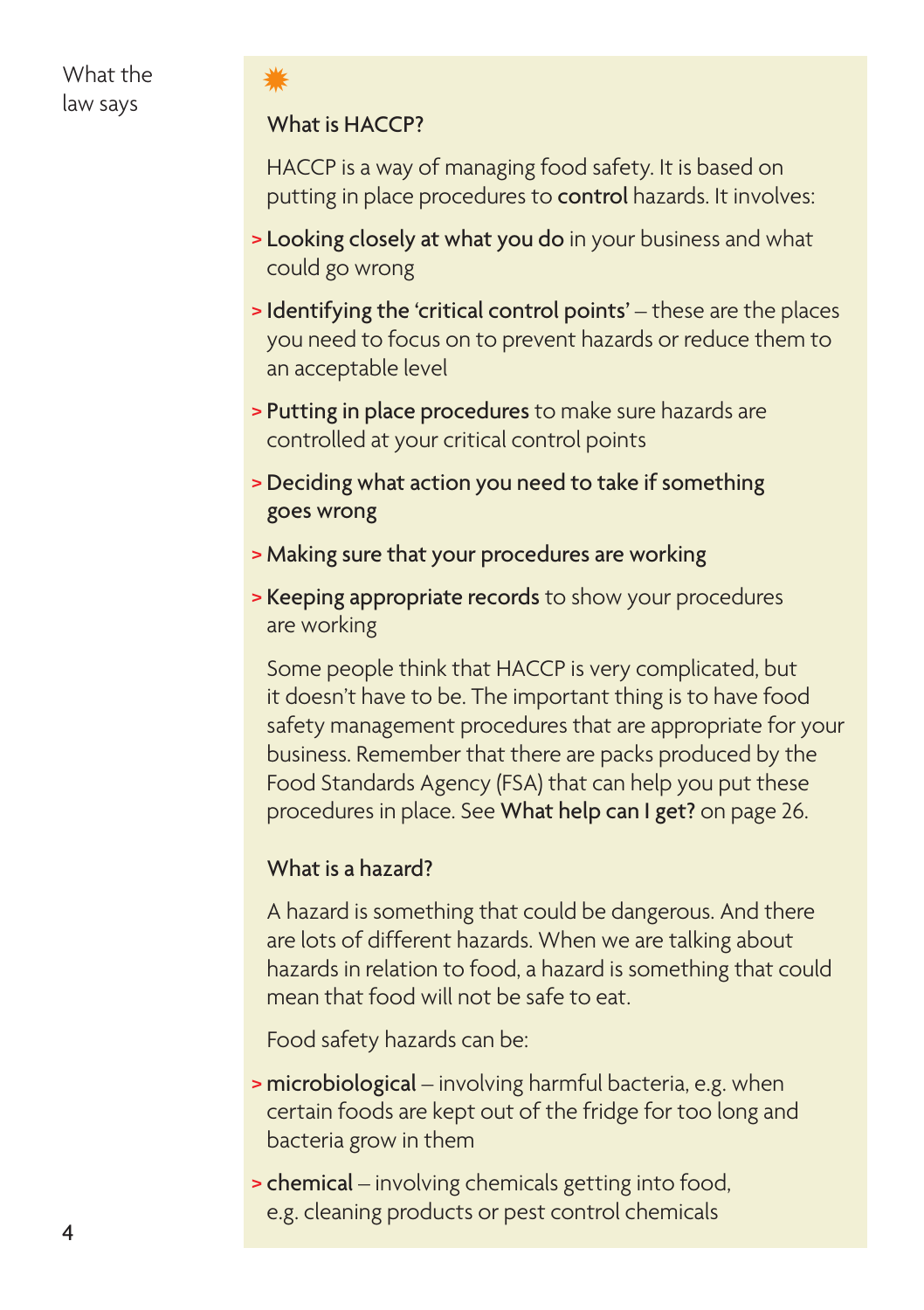> physical – involving objects getting into food, e.g. broken glass or pieces of packaging

Hazards can happen at any stage in your business – from taking deliveries to serving customers.

#### How do I put in place food safety management procedures?

Some businesses will already have suitable procedures in place, so they can continue to use those. If you do not have procedures in place, you can develop your own procedures based on the principles of HACCP. Alternatively you can use a pack produced by the FSA or your local authority, or a good practice guide recognised by the FSA, to help you comply with the law. See What help can I get? on page 26.

#### Do all catering businesses and shops selling food need to put in place these procedures?

Almost all will need to put in place these procedures, but it may not be necessary in some businesses with very simple processes. In this case, businesses can comply with the legal requirement by following good hygiene practice. They would still need to comply with the other requirements described in this booklet. Contact your local authority for advice.

# Registering your business

You must register your business premises with your local authority if you have not registered them already. If you are going to open new business premises, you should register them at least 28 days before opening. If you use premises in more than one place, you need to register all of them. You must also:

- > make sure your local authority always has up-to-date information about your premises
- > tell your local authority if what you do in your business changes significantly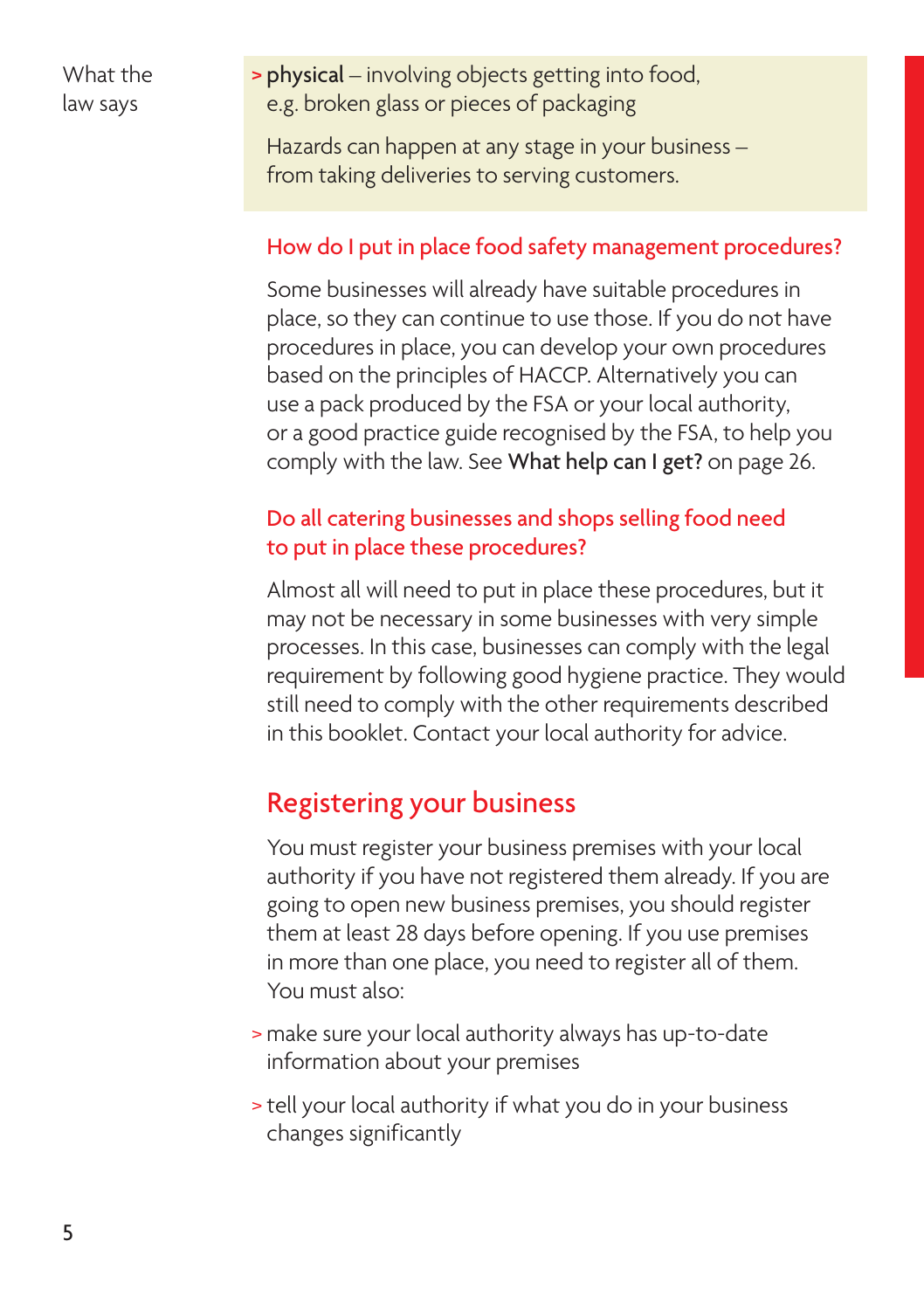#### Your premises

Your premises include all of the rooms or buildings you use in your business.

#### General requirements

You must keep your premises clean and maintained in good repair and condition.

The layout, design, construction, site and size of your premises must:

- > allow adequate maintenance, cleaning and/or disinfection
- > avoid or minimise air-borne contamination (i.e. contamination carried in the air)
- > provide enough working space for you to carry out all tasks hygienically
- > protect against the build-up of dirt, contact with toxic materials, shedding of particles into food and forming of condensation or mould on surfaces
- > allow good food hygiene practices, including protection against contamination and, in particular, pest control
- > provide, where necessary, suitable conditions for handling and storing food while keeping it at appropriate temperatures, designed to allow those temperatures to be monitored and, where necessary, recorded

# **✹**

If you are choosing new premises or making changes to premises you already have, it's a good idea to ask your local authority for advice.

#### Handwashing facilities and toilets

- > You must have an adequate number of flush lavatories, connected to an effective drainage system.
- > Toilets must not open directly into rooms where you handle food.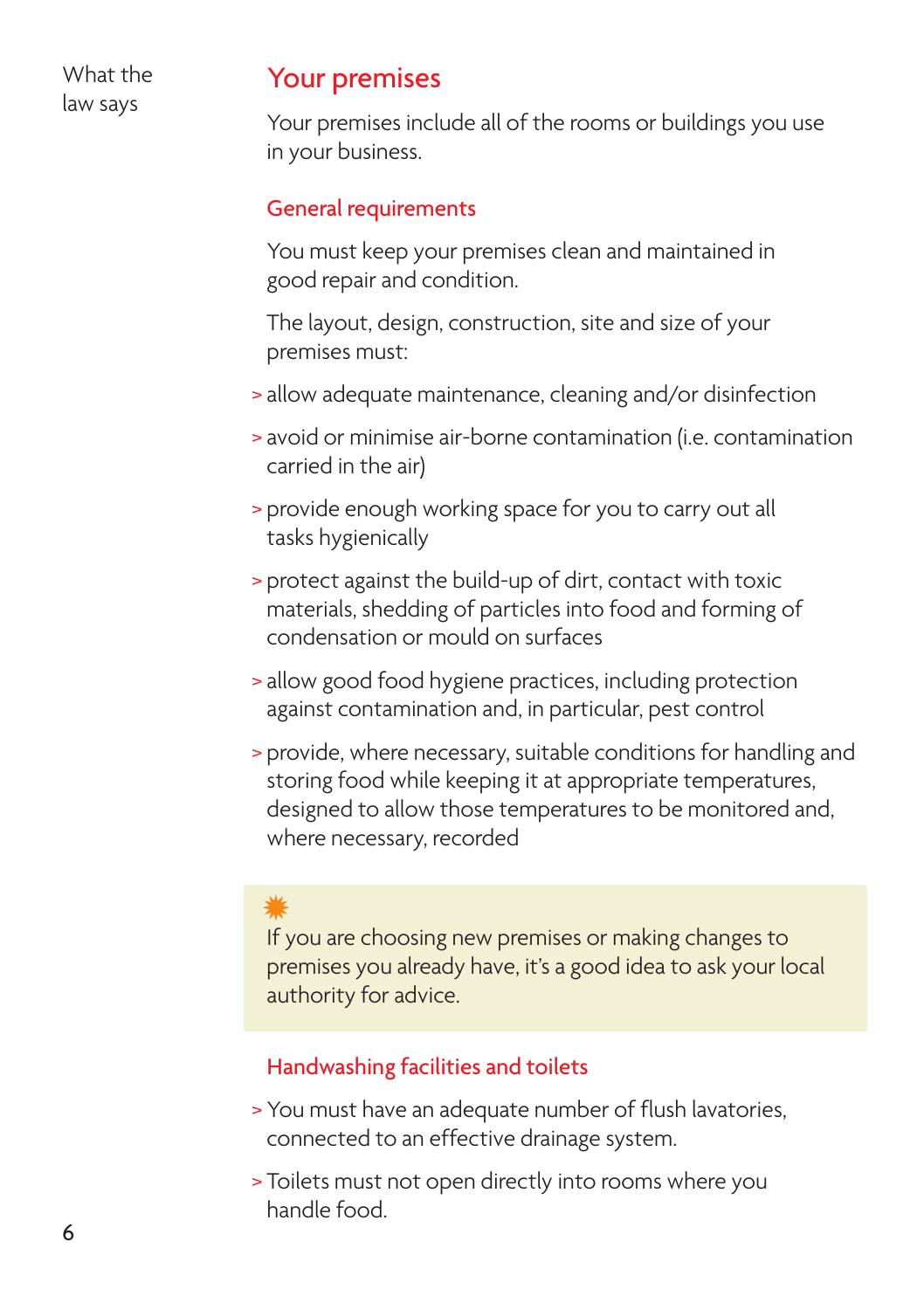- > You must have an adequate number of washbasins, suitably located and used only for cleaning hands.
- > Washbasins for cleaning hands must have hot and cold running water, and materials for cleaning hands and for hygienic drying.
- > Where necessary, you should have a separate sink for washing food.

#### Ventilation

- > You must have enough ventilation, either natural (e.g. opening windows or vents) or mechanical (e.g. extractor fans).
- > Ventilation systems must be constructed to allow access to clean or replace filters and other parts.
- > Toilets must have enough ventilation, either natural or mechanical.

#### Other requirements

- > You must have adequate lighting, either natural (daylight) and/or artificial (electric light).
- > Drainage facilities must be adequate for the purpose intended. They must be designed and constructed to avoid the risk of contamination.
- > You must provide adequate facilities for staff to change their clothes, where necessary.
- > You must not store cleaning chemicals and disinfectants in areas where food is handled.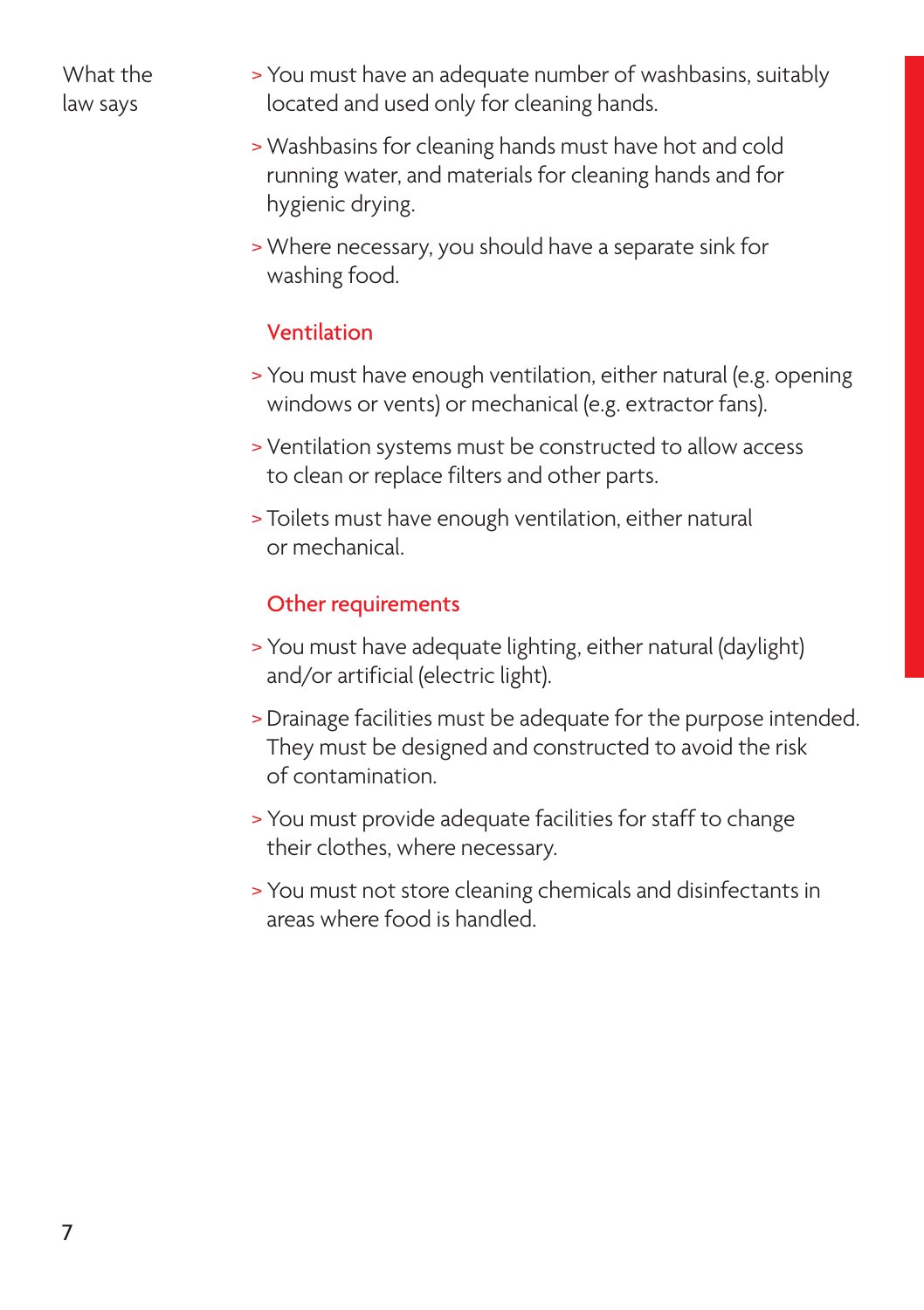#### Rooms where food is prepared, treated or processed

There are special requirements for rooms where you prepare, treat or process food. These do not include dining rooms.

The design and layout of the room must allow good food hygiene practices, including protection against contamination between and during tasks.

#### Floors

- > Floor surfaces must be maintained in a sound condition and be easy to clean and, where necessary, to disinfect.
- > This means that floor surfaces need to be made of materials that are impervious (i.e. do not allow fluid to pass through), non-absorbent, washable and non-toxic, unless you can satisfy your local authority that other materials are appropriate.
- > Where appropriate, floors must allow adequate surface drainage.

#### **Walls**

- > Wall surfaces must be maintained in a sound condition and be easy to clean and, where necessary, to disinfect.
- > This means that wall surfaces need to be made of materials that are impervious (i.e. do not allow fluid to pass through), non-absorbent, washable and non-toxic, and must be smooth up to a height appropriate for the work you do, unless you can satisfy your local authority that other materials are appropriate.

#### **Ceilings**

> Ceilings (or, where there are no ceilings, the interior surface of the roof) and overhead fixtures must be constructed and finished in a way that prevents dirt from building up and reduces condensation, the growth of undesirable mould and the shedding of particles.

#### **Windows**

> Windows and other openings must be constructed to prevent dirt from building up.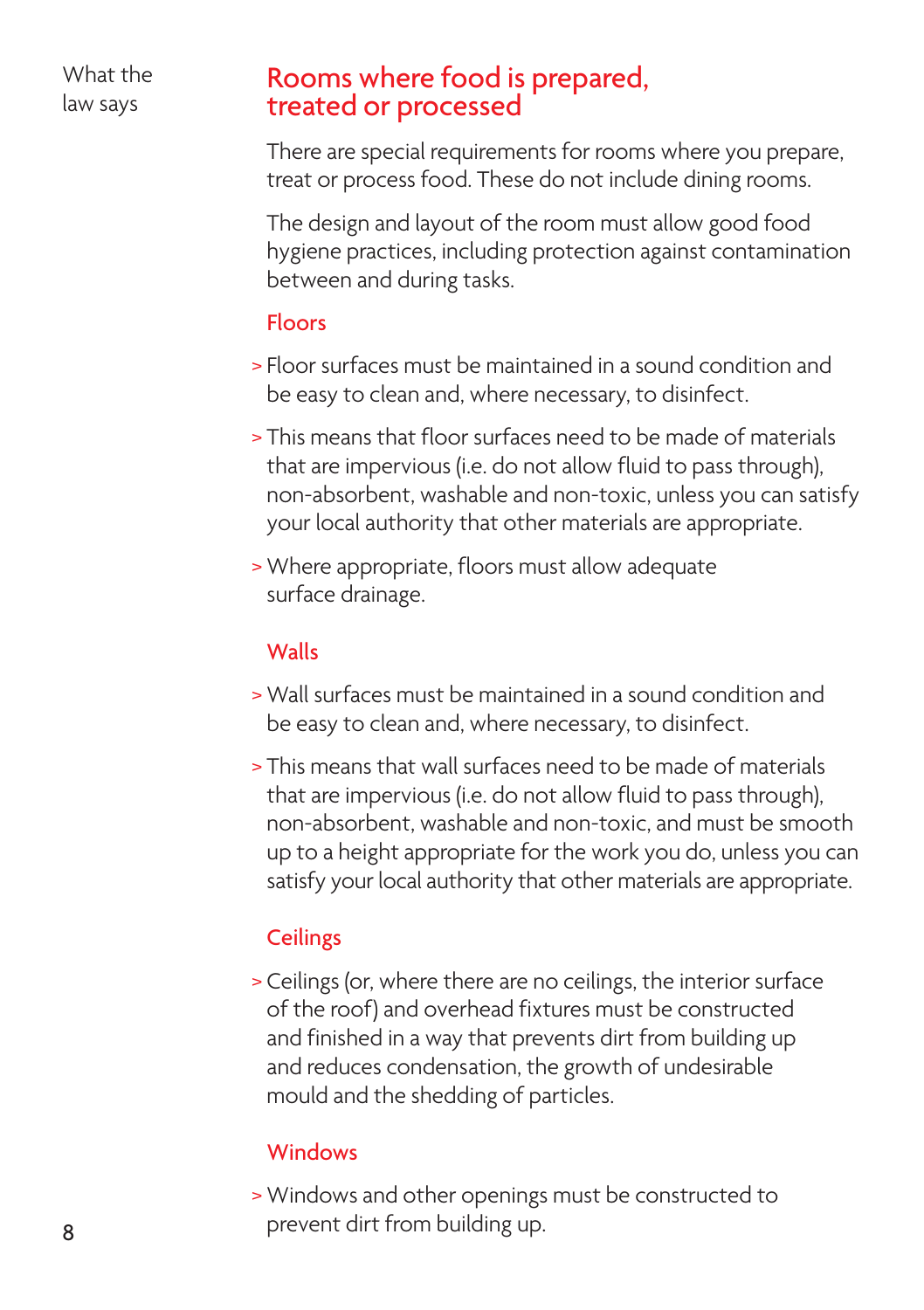- > Windows and other openings (e.g. doors) that can be opened onto the outside must be fitted, where necessary, with insect-proof screens that can be easily removed for cleaning.
- > Where open windows would cause contamination, windows must remain closed and fixed while you are producing food.

#### Doors

- > Doors must be easy to clean and, where necessary, to disinfect.
- > This means that the surface of doors needs to be smooth and non-absorbent, unless you can satisfy your local authority that other materials are appropriate.

#### Surfaces

- > Surfaces (including surfaces of equipment) in areas where food is handled, particularly those that are touched by food, must be maintained in a sound condition and be easy to clean and, where necessary, to disinfect.
- > This means that surfaces need to be made of materials that are smooth, washable, corrosion-resistant and non-toxic, unless you can satisfy your local authority that other materials are appropriate.

#### Washing equipment and food

- > You must have adequate facilities, where necessary, for cleaning, disinfecting and storing utensils and equipment. These facilities need to be made of corrosion-resistant materials, be easy to clean and have an adequate supply of hot and cold water.
- > You must have adequate facilities, where necessary, for washing food. Every sink (or other facilities) for washing food must have an adequate supply of hot and/or cold water. The water must be 'potable' (drinking quality). These facilities must be kept clean and, where necessary, disinfected. See Water supply on page 12.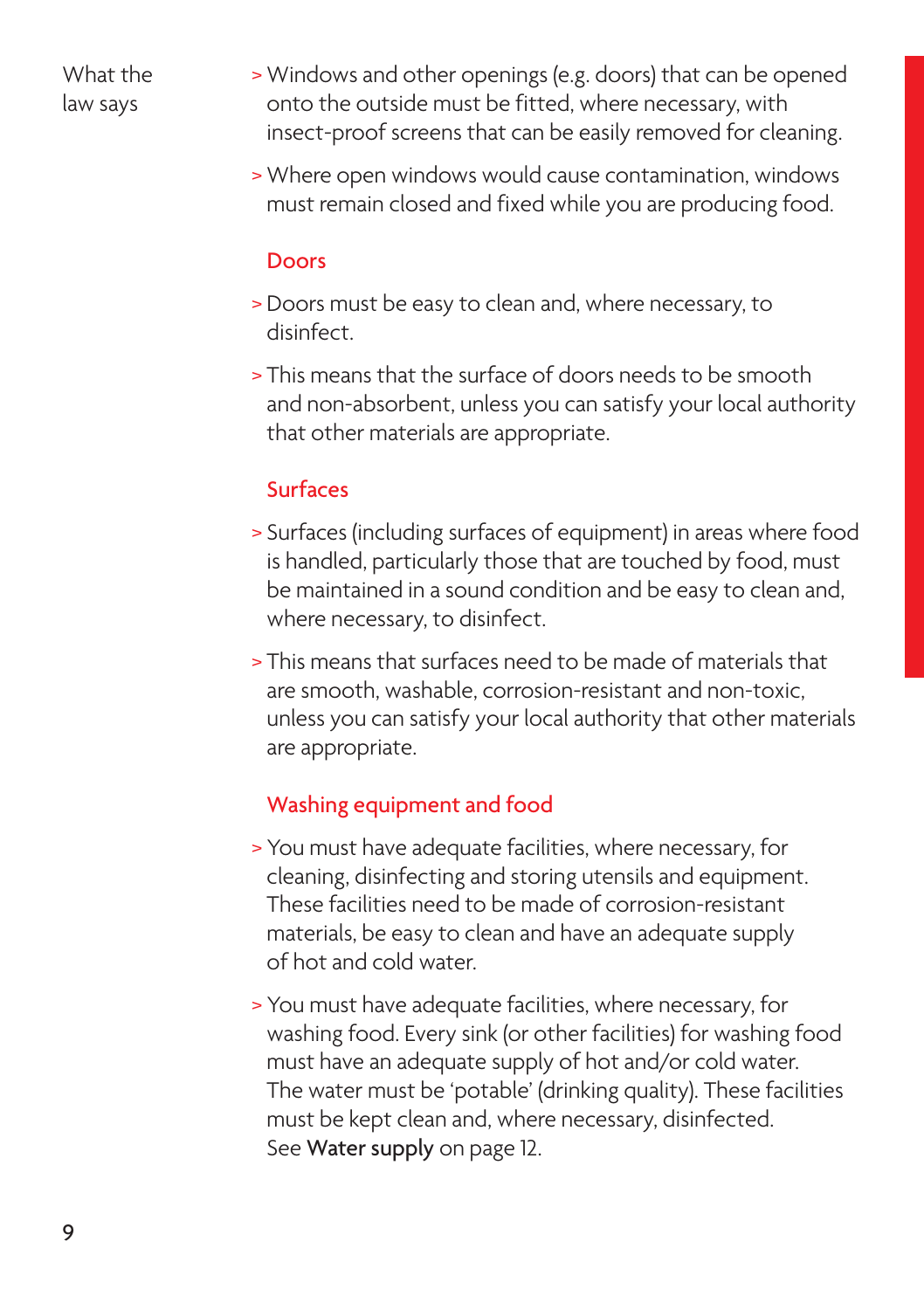#### **Transport**

- > Vehicles and/or containers used to transport foods must be kept clean and maintained in good repair and condition, to protect foods from contamination. Where necessary, they must be designed and constructed to allow adequate cleaning and/or disinfection.
- > Items used to hold food (e.g. boxes) in vehicles and/or containers must not be used for transporting anything other than foods where this may cause contamination.
- > Where vehicles and/or containers are used for transporting anything other than foods, or for transporting different foods at the same time, you must separate products effectively, where necessary.
- > Foods transported in bulk as liquids, granules or powder must be transported in items used only to hold foods and/or containers/tankers used only for transporting foods. These containers must be marked in a way that is clearly visible and 'indelible' (i.e. cannot be rubbed out/removed), in one or more European Community languages (including English), to show that they are used for transporting foods, or be marked 'for foodstuffs only'.
- > Where vehicles and/or containers have been used for transporting anything other than foods or for transporting different foods, you must clean effectively between loads to avoid the risk of contamination.
- > Foods in vehicles and/or containers must be placed and protected in a way that minimises the risk of contamination.
- > Where necessary, vehicles and/or containers used for transporting foods must be capable of keeping foods at appropriate temperatures and allow those temperatures to be monitored.

# Equipment

All items, fittings and equipment that food touches must be:

> effectively cleaned and, where necessary disinfected, frequently enough to avoid any risk of contamination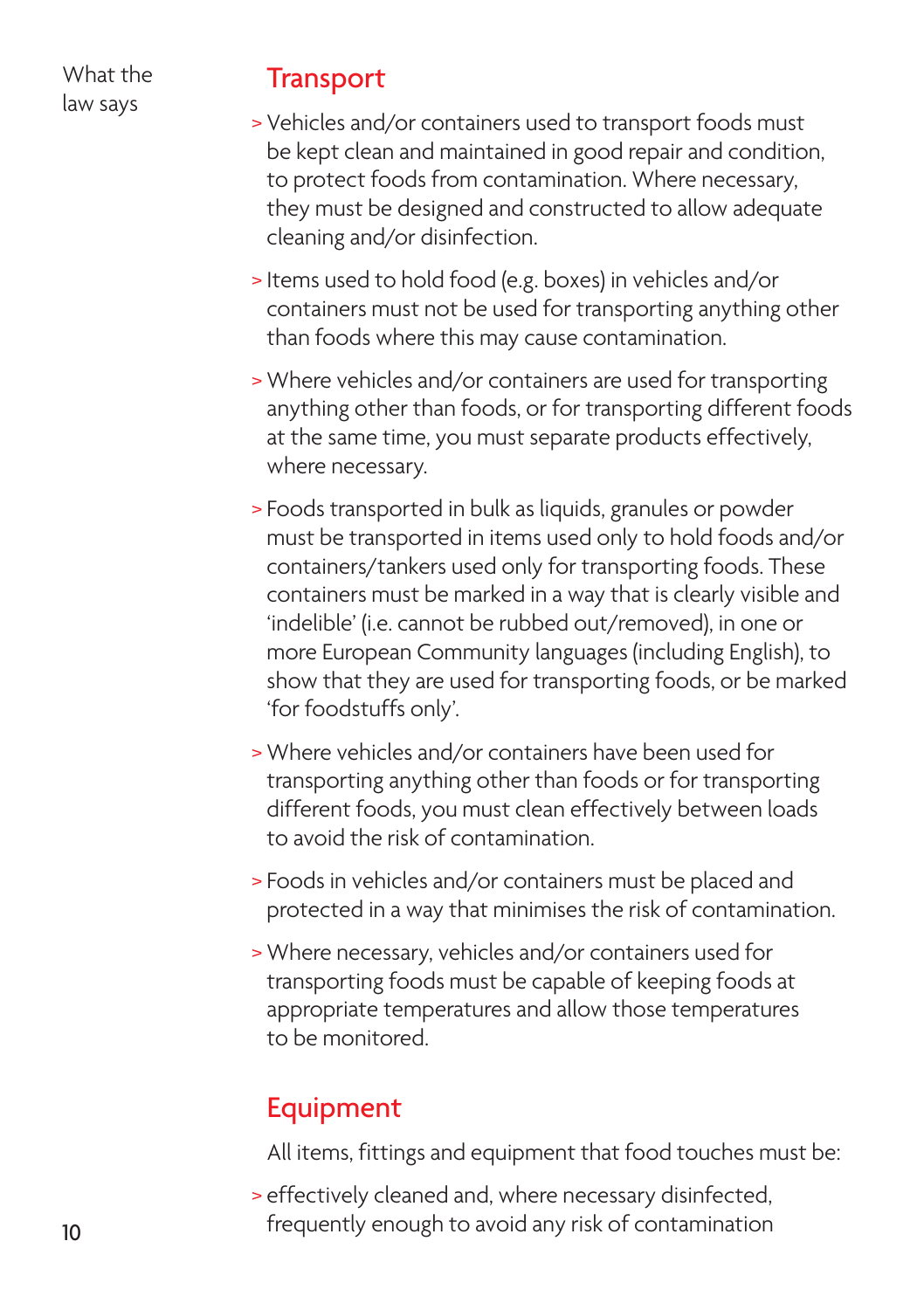- > constructed, made of appropriate materials and kept in good order, repair and condition, in a way that minimises any risk of contamination
- > constructed, made of appropriate materials and kept in good order, repair and condition in a way that enables them to be kept clean and, where necessary, to be disinfected, except for non-returnable containers and packaging
- > installed in a way that allows adequate cleaning of the equipment and the surrounding area
- > fitted, where necessary, with an appropriate 'control device' (e.g. a temperature sensor)

If 'chemical additives' have to be used to prevent the corrosion of equipment and containers, these must be used in accordance with good practice.

# Food waste

- > You must remove food waste and other rubbish from rooms where food is present as quickly as possible, to avoid them building up.
- > You must put food waste and other rubbish in containers that can be closed, unless you can satisfy your local authority that other types of containers or systems of disposing of waste are appropriate. These containers must be of appropriate construction, kept in sound condition, be easy to clean and, where necessary, to disinfect.
- > You must have adequate facilities for storing and disposing of food waste and other rubbish. Stores for waste must be designed and managed in a way that enables them to be kept clean and, where necessary, free of animals and pests.
- > You must get rid of all waste in a hygienic and environmentally friendly way, in accordance with EC legislation. (There are rules about the way certain types of food waste must be collected and disposed of – contact your local authority for details.)
- > The waste must not be a direct or indirect source of contamination (e.g. touching surfaces that food is prepared on, or attracting pests).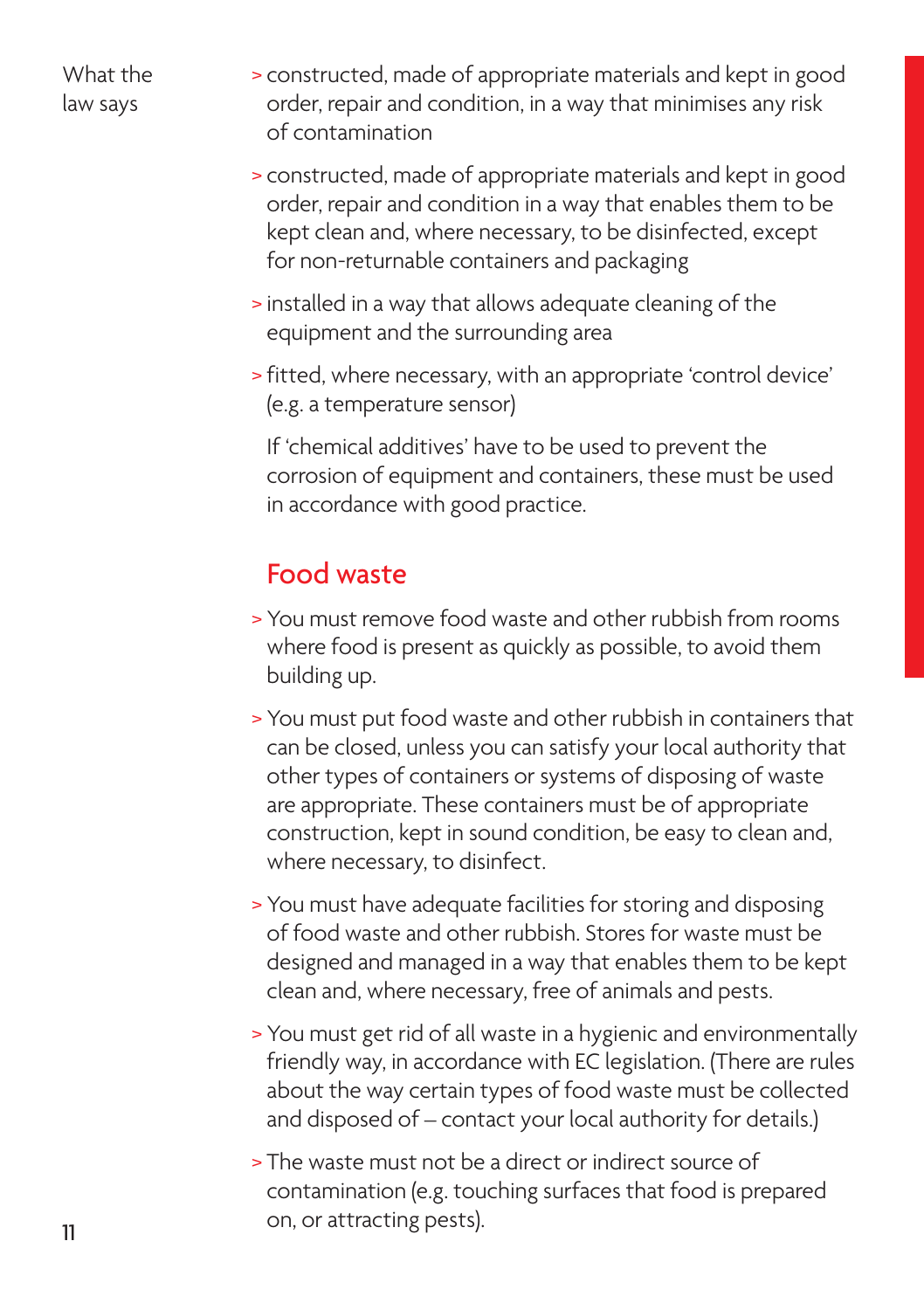# Water supply

- > You must have an adequate supply of 'potable' (drinking quality) water, which is to be used whenever necessary to ensure that foods are not contaminated.
- > Where 'non-potable' water (i.e. not of drinking quality) is used in your business, for example for fire control, steam production, refrigeration and other similar purposes, it must circulate in a separate, identified system. It must not connect with, or be able to get into, the systems for 'potable' (drinking quality) water.
- > If recycled water is used in processing or as an ingredient, it must not present a risk of contamination. It must be of the same standard as potable (drinking quality) water, unless you can satisfy your local authority that the quality of the water cannot affect how safe the food is to eat in its finished form.
- > Ice that is touched by food, or may contaminate food (including drinks), must be made from 'potable' (drinking quality) water. Ice must be made, handled and stored in ways that protect it from contamination.
- > Steam that is used directly in contact with food must not contain any substance that presents a hazard to health or is likely to contaminate the food.
- > If you heat foods in hermetically sealed containers (containers that are specially sealed to be airtight), you must make sure that the water you use to cool the containers after heat treatment is not a source of contamination for the food.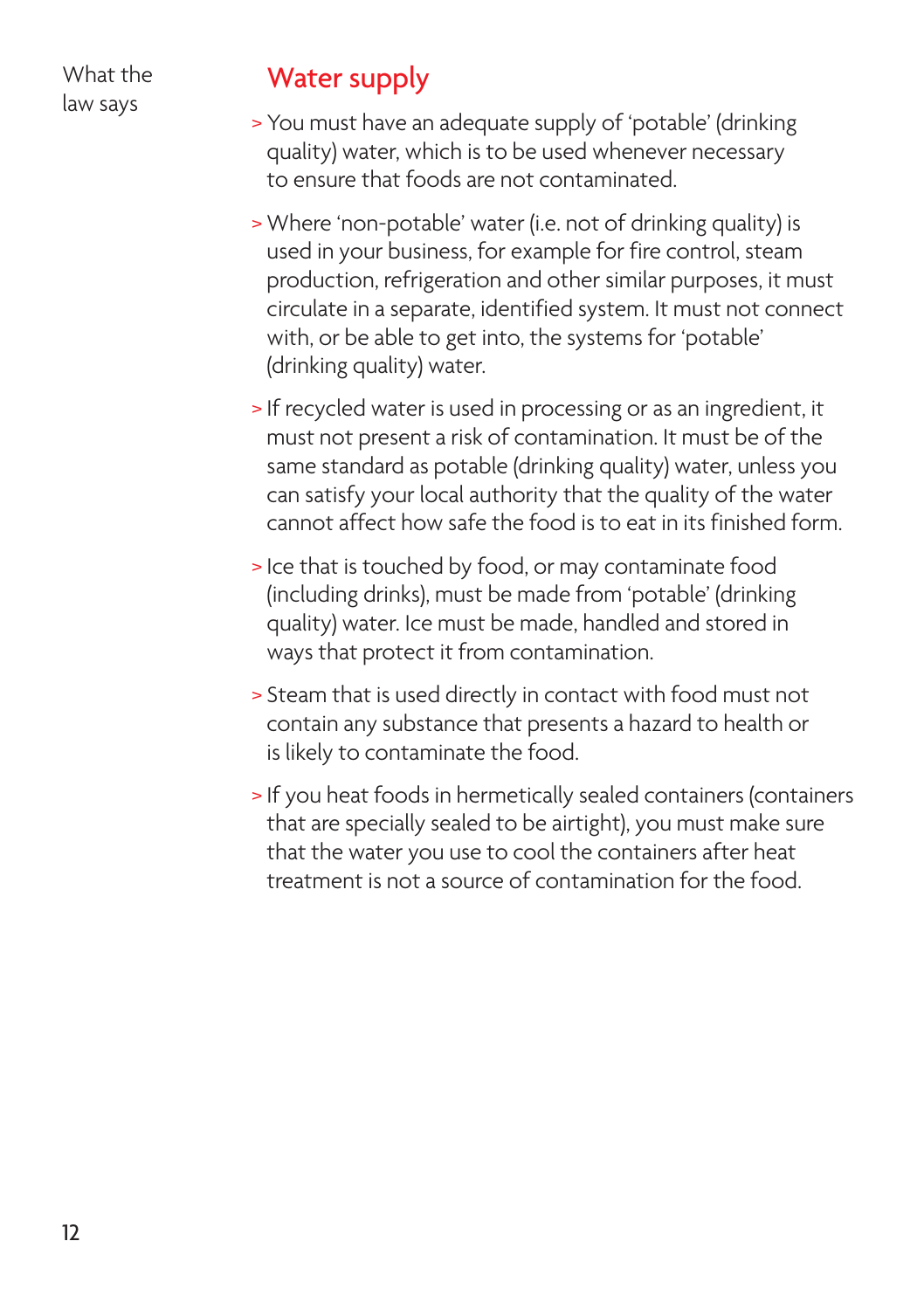#### Personal hygiene

Every person working in a food-handling area must maintain a high level of personal cleanliness. He or she must wear suitable, clean clothing and, where necessary, protective clothing.

# **✹**

- > Staff should keep hair tied back and wear a suitable head covering, e.g. hat or hairnet, when preparing food.
- > Staff should not wear watches or jewellery when preparing food (except a wedding band).
- > Staff should not touch their face and hair, smoke, spit, sneeze, eat or chew gum when they are handling food.

#### Fitness for work

You must not allow anyone to handle food or enter a food handling area if they:

- > are suffering from, or carrying, a disease likely to be transmitted through food
- > have infected wounds, skin infections, sores
- > have diarrhoea

Anyone working in a food business, who is affected by any of these and is likely to come into contact with food through their work, must tell the business owner or manager immediately about the illness or symptoms and, if possible, what has caused them.

# **✹**

Staff with diarrhoea or vomiting should not return to work until they have had no symptoms for 48 hours.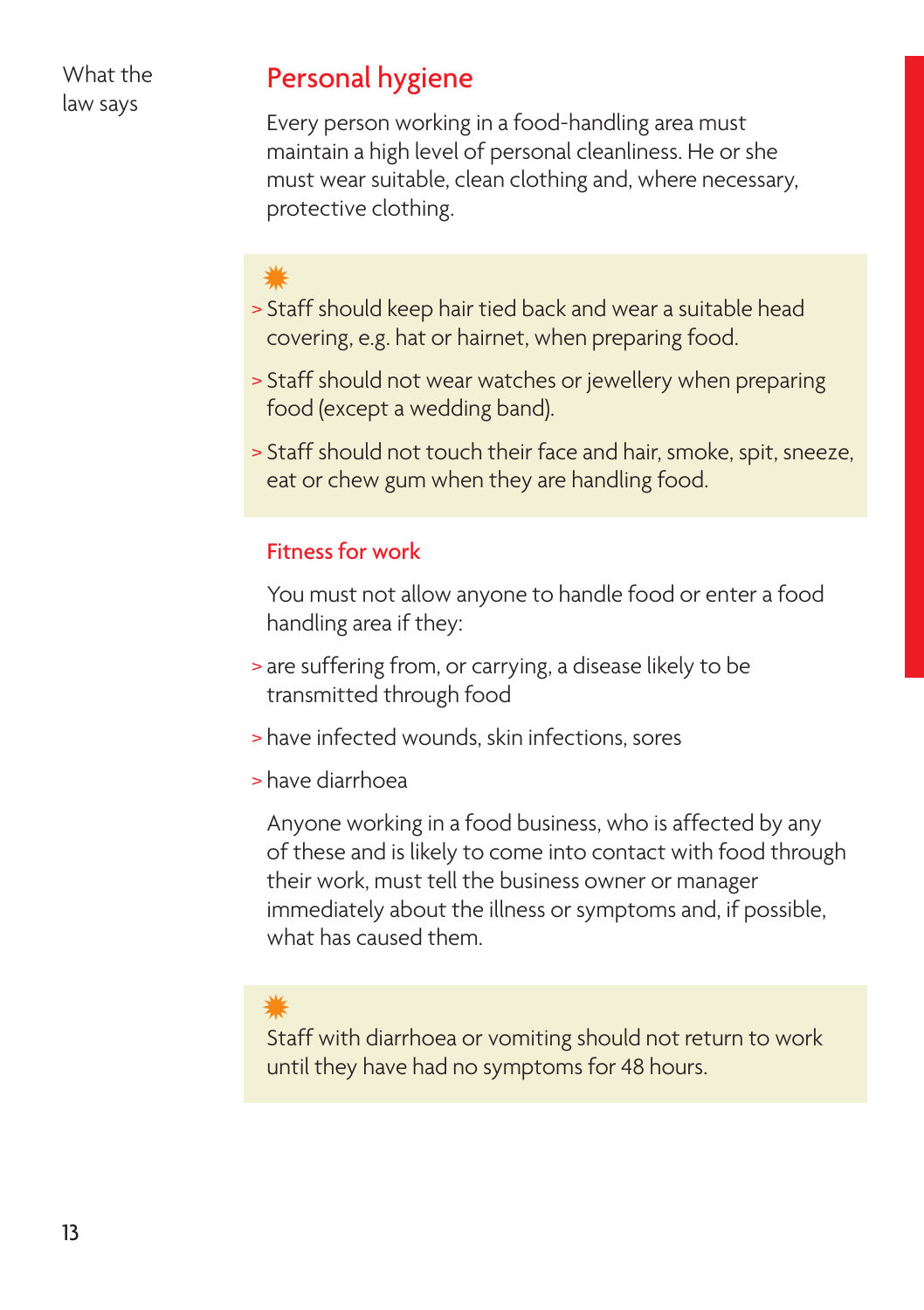#### Handwashing

**✹**

Effective handwashing is extremely important to help prevent harmful bacteria from spreading from people's hands to food, work surfaces, equipment etc. Make sure that all staff that work with food wash their hands properly:

- > when entering the food handling area, e.g. after a break or going to the toilet
- > before preparing food
- > after touching raw food, such as meat/poultry and eggs
- > after handling food waste or emptying a bin
- > after cleaning
- > after blowing their nose

Don't forget that staff should dry hands thoroughly on a disposable towel – harmful bacteria can spread more easily if your hands are wet or damp.

# Foods

- > You must not accept raw materials or ingredients, or any other material used in processing products, if they are known to be, or might reasonably be expected to be, contaminated in a way that means the final product would be unfit for human consumption.
- > You must store raw materials and all ingredients in appropriate conditions, designed to prevent harmful deterioration and protect them from contamination.
- > At all stages of production, processing and distribution, you must protect food against any contamination likely to make it unfit for human consumption, harmful to health or contaminated in a way that means it would be unreasonable to expect it to be eaten in that state.
- > You must have adequate procedures to control pests and to prevent domestic animals (pets) from getting into places where food is prepared, handled or stored. If your local authority permits domestic animals, in special cases, you must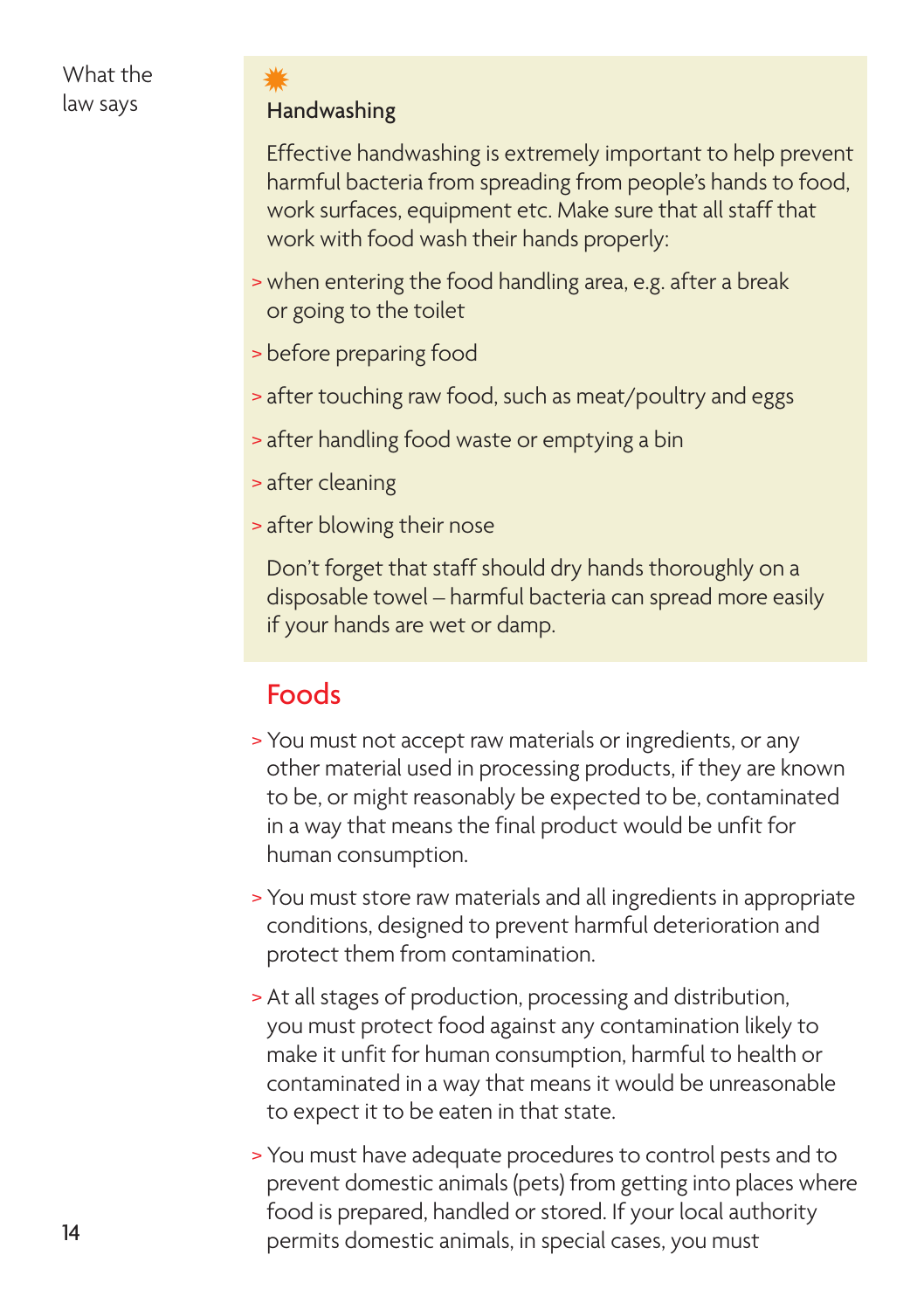have adequate procedures to prevent this from causing contamination.

> Hazardous and/or inedible substances must be adequately labelled and stored in separate and secure containers.

You also need to make sure that the food you make or sell complies with specific 'microbiological criteria'. These criteria put limits on the levels of certain bacteria that are allowed to be in foods. In practice, most small catering businesses and small food shops may not need to do any testing of the levels of bacteria in the food they make or sell. But you must be able to show that you have suitable food safety management procedures in place that control the levels of bacteria in food. Packs and guidance produced by the Food Standards Agency and industry good practice guides will help you comply with these requirements – see What help can I get? on page 26.

# **Temperature**

- > You must not keep foods at temperatures that might cause a risk to health (see below).
- > The 'cold chain' must not be interrupted for foods that rely on temperature control for their safety. However, you are allowed to have foods outside temperature control for limited periods of time to allow you to prepare, transport, store, display and serve food, as long as this does not cause a risk to health.
- > If you manufacture, handle and wrap processed foods, you must have suitable rooms, large enough to store raw materials and processed materials separately, and enough separate refrigerated storage.
- > If foods are going to be kept or served at chilled temperatures, you must cool them as quickly as possible after cooking (or other heat processing), or after final preparation if you are not heating the foods, to a temperature that does not cause a risk to health (see below).

The temperature control requirements in the new legislation applying from January 2006 have not changed from the previous legislation.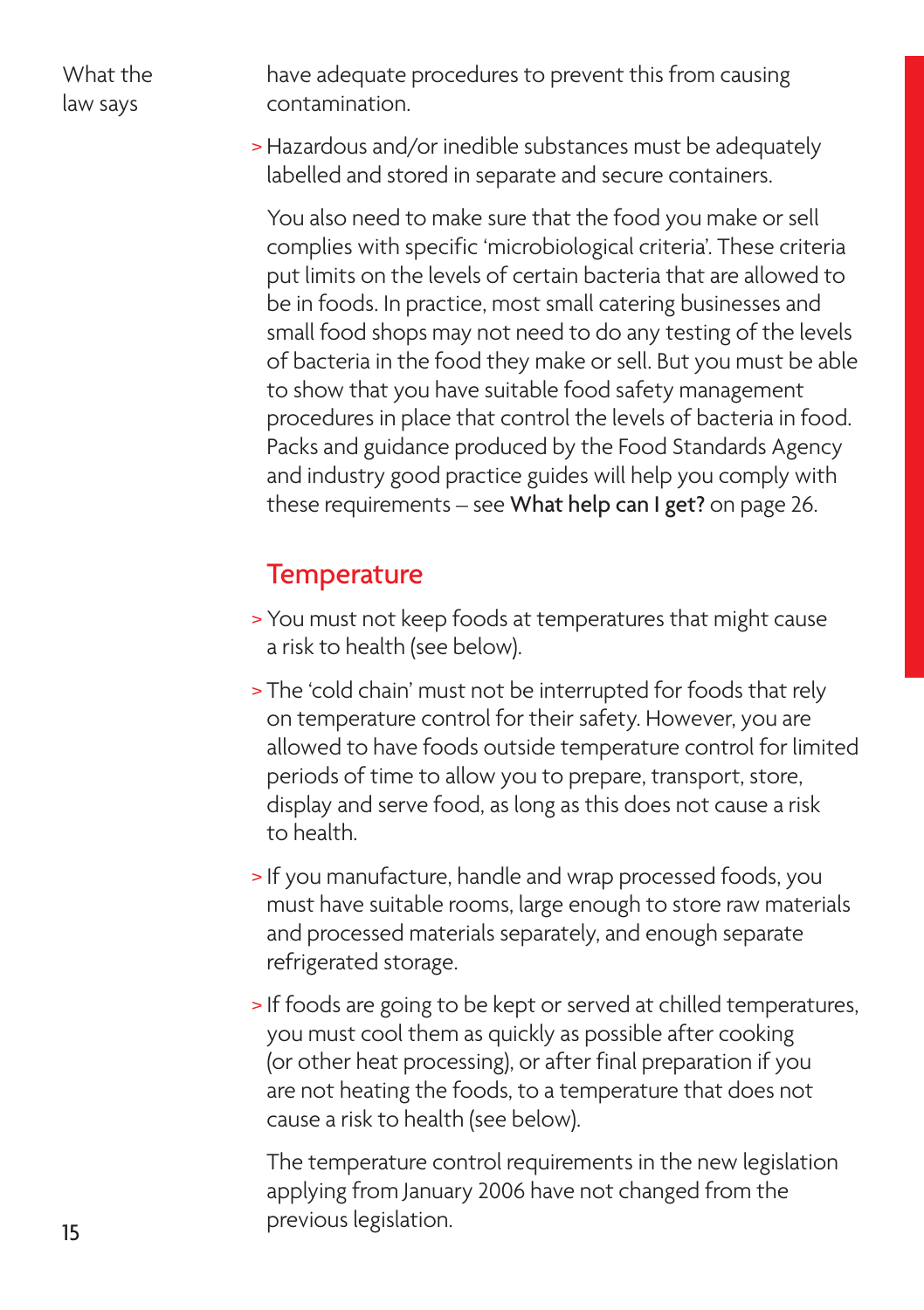#### Cold foods…

#### must be kept at 8°C or below.

This is a legal requirement in England, Wales and Northern Ireland. In Scotland food must also be kept cold.

#### Hot foods…

#### must be kept at 63°C or above.

This is a legal requirement throughout the UK.

When you reheat food, make sure that it is piping hot all the way through. In Scotland, there is a legal requirement for reheated foods to reach at least 82°C.

#### Service and display

When you are serving or displaying food, you can keep it out of temperature control for a limited period of time:

- > Cold foods can be kept above 8°C for up to four hours. You should only do this once. If any food is left after this time, you should throw it away or keep it chilled at 8°C or below until it is used.
- > Hot foods can be kept below 63°C for up to two hours. You should only do this once. If any food is left after this time, you should throw it away, reheat it to 63°C or above, or cool it as quickly as possible to 8°C or below. Remember to keep the food at a safe temperature until it is used.

Remember you should only do this if you need to and it is very important not to keep food out of temperature control for longer than these times.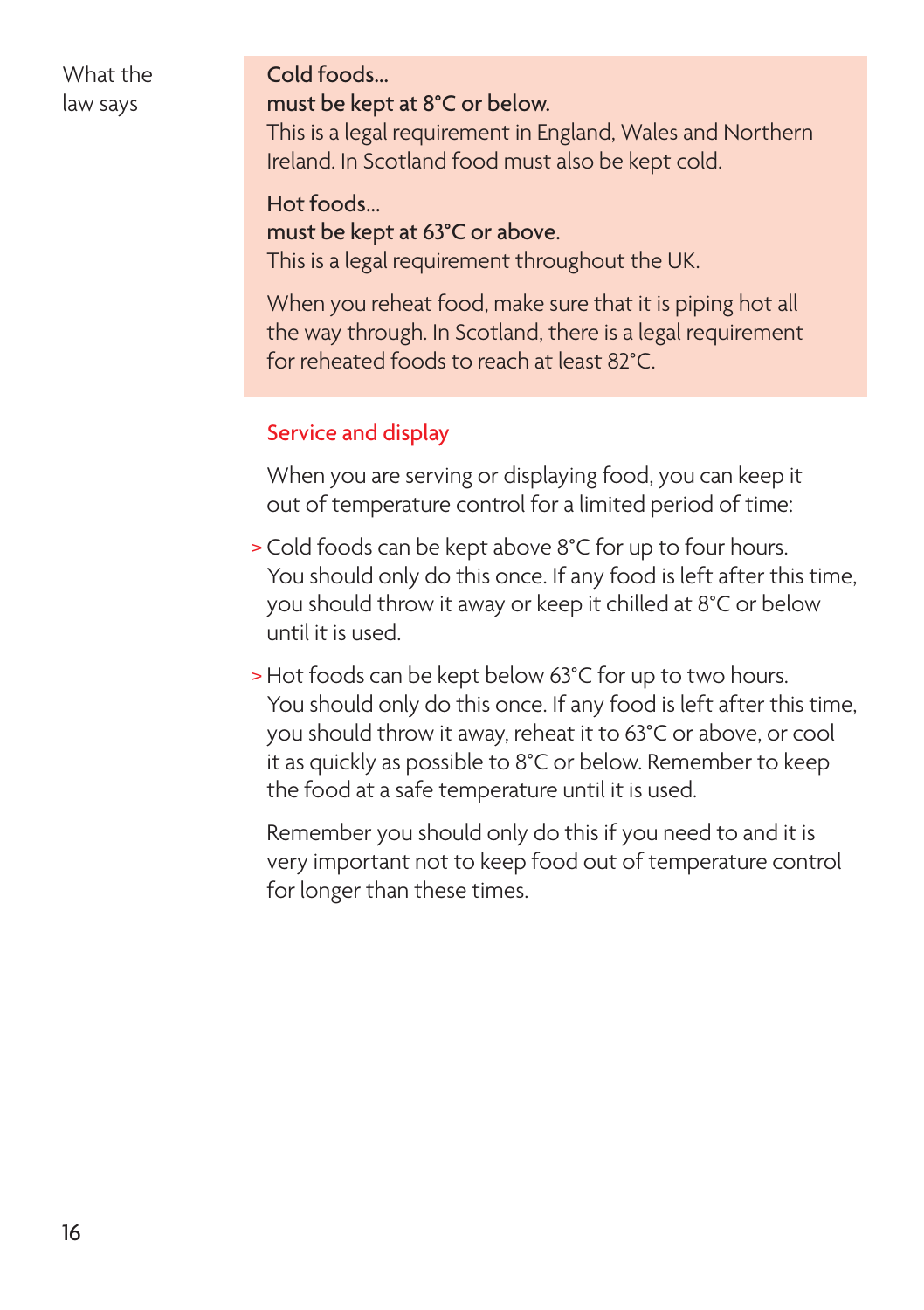## **Defrosting**

- > If you defrost any foods you must do this in a way that minimises the risk of harmful bacteria growing, or toxins forming, in the foods. While they are being defrosted, you must keep foods at a temperature that would not result in a risk to health.
- > Where liquid coming from the defrosting food may present a risk to health (e.g. when defrosting raw meat) you must drain it off adequately.
- > Following defrosting, food must be handled in a way that minimises the risk of harmful bacteria growing or toxins forming (e.g. keeping it in the fridge).

# Wrapping and packaging

If you wrap or package foods as part of your business (including selling food to take away) then you must follow these requirements.

- > Material used for wrapping and packaging must not be a source of contamination.
- > You must store wrapping materials so they are not exposed to a risk of contamination.
- > You must carry out wrapping and packaging in a way that avoids contamination of products. You must make sure, where appropriate, that the container is clean and not damaged, particularly if you use cans and/or glass jars.
- > If you re-use any wrapping and/or packaging material for foods, it must be easy to clean and, where necessary, to disinfect.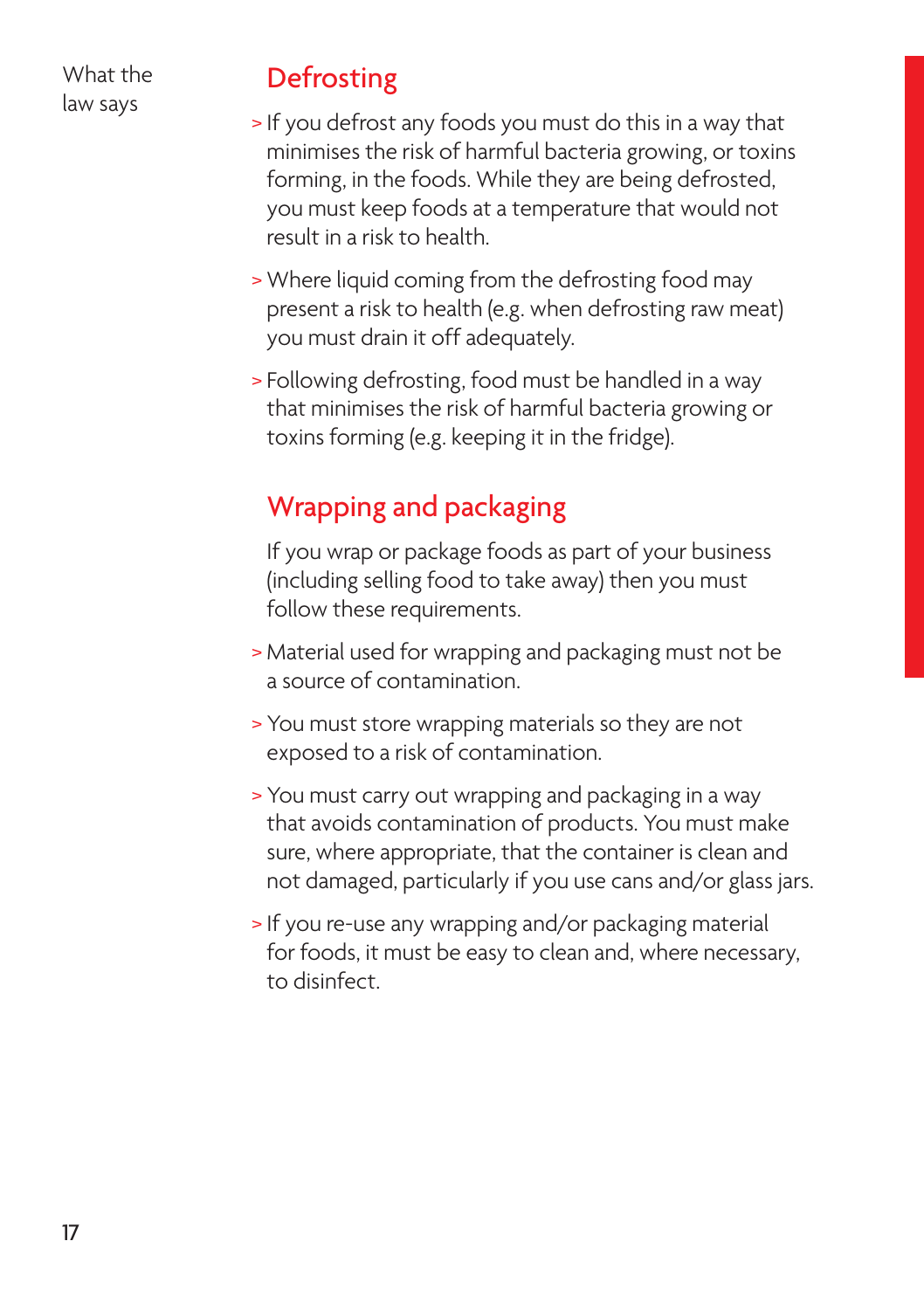#### **Training**

Food businesses must make sure that any staff who handle food are supervised and instructed and/or trained in food hygiene in a way that is appropriate for the work they do.

The person or people responsible for developing and maintaining the business's food safety management procedures, based on the principles of HACCP (see Food safety management procedures on page 3) must have received adequate training to enable them to do this.

# **✹**

You and your staff do not have to attend a formal course, though these are useful. You could use a pack produced by the FSA, or an industry guide to good hygiene practice, to train yourself and your staff. See What help can I get? on page 26.

## Movable and temporary premises

There are different requirements for movable and/or temporary premises, instead of those explained on pages 6-9. But the requirements in the rest of this booklet still apply. Movable and/or temporary premises include marquees, market stalls, mobile vans, vending machines and people's homes where food is regularly prepared to be sold or given to the public.

Premises and vending machines must be positioned, designed, constructed and kept clean and maintained in good repair and condition in a way that avoids the risk of contamination, particularly from animals and pests, as far as reasonably practical.

Where necessary:

> You must have appropriate facilities to maintain adequate personal hygiene, including facilities to wash and dry hands hygienically, hygienic toilet facilities and changing facilities.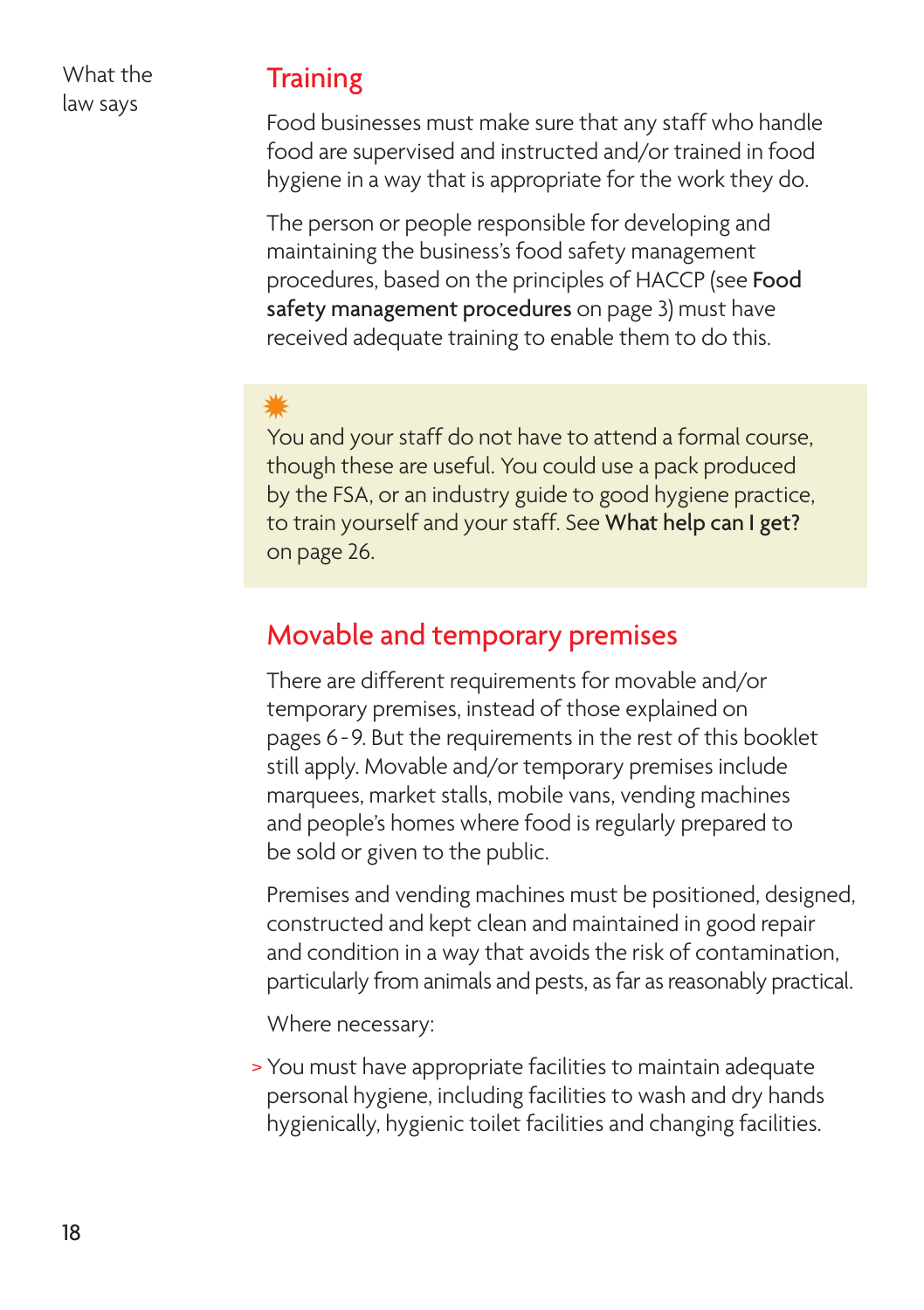- > Surfaces that are touched by food must be in a sound condition and be easy to clean and, where necessary, to disinfect. This means that they need to be made of materials that are smooth, washable, corrosion-resistant and non-toxic, unless you can satisfy your local authority that other materials are appropriate.
- > You must have adequate facilities for the cleaning and, where necessary, disinfecting of working utensils and equipment.
- > If you wash or clean foods as part of your business, then you must have adequate facilities to do this hygienically.
- > You must have an adequate supply of hot and/or cold water that is 'potable' (drinking quality).
- > You must have adequate arrangements and/or facilities to store and dispose of hygienically any hazardous and/or inedible substances, and waste (whether liquid or solid).
- > You must have adequate facilities and/or arrangements for keeping food at suitable temperatures and monitoring these.
- > You must place foods in a way that avoids the risk of contamination as far as reasonably practical.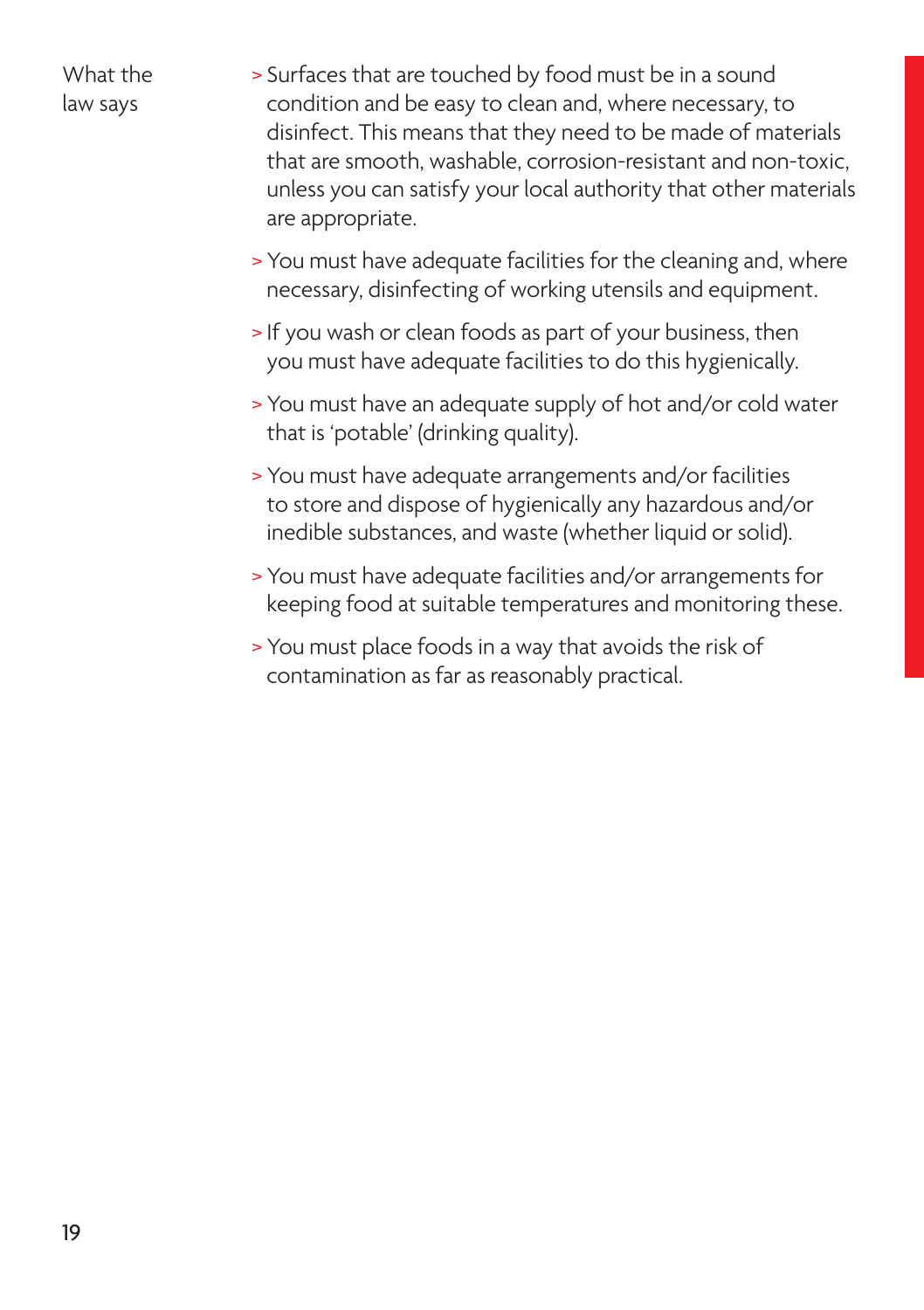# ENFORCEMENT<br>OF THE LAW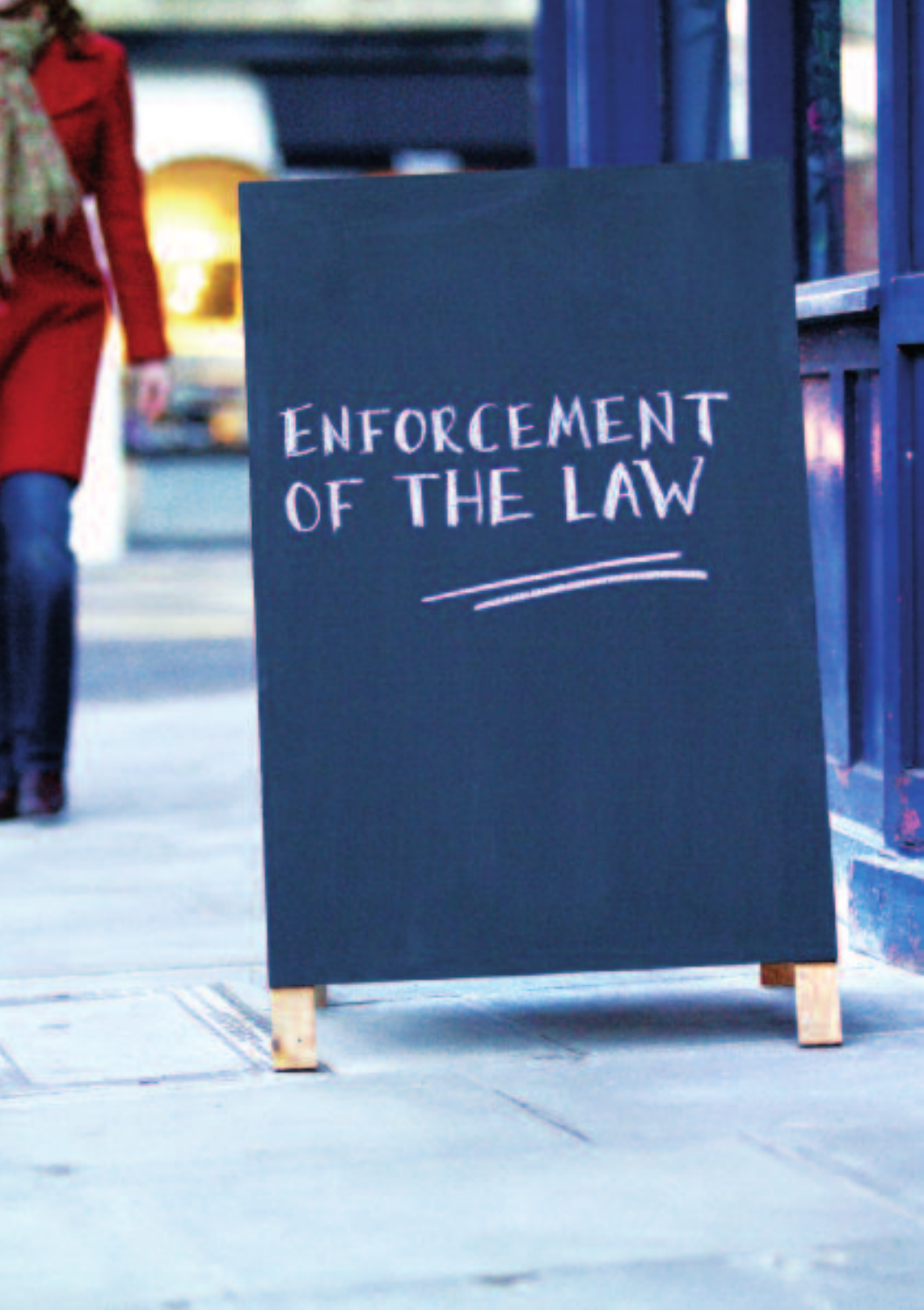Enforcement of the law

Local authorities are responsible for enforcing food hygiene laws. To do this, enforcement officers may visit your business premises to inspect them. These officers might come on a routine inspection, or they might visit because of a complaint. They have the right to enter and inspect your premises at any reasonable time and will usually come without telling you first.

## Enforcement action

When they think it is necessary, officers can take 'enforcement action' to protect the public. This can include:

- > taking samples of food
- > inspecting your records
- > writing you a letter asking you to put right any problems
- > serving a formal legal notice that sets out certain things you must do, or forbids you from using certain processes, premises or equipment
- > recommending a prosecution in serious cases

For more information, see 'Food law inspections and your business', a booklet published by the FSA – see page 27 for details.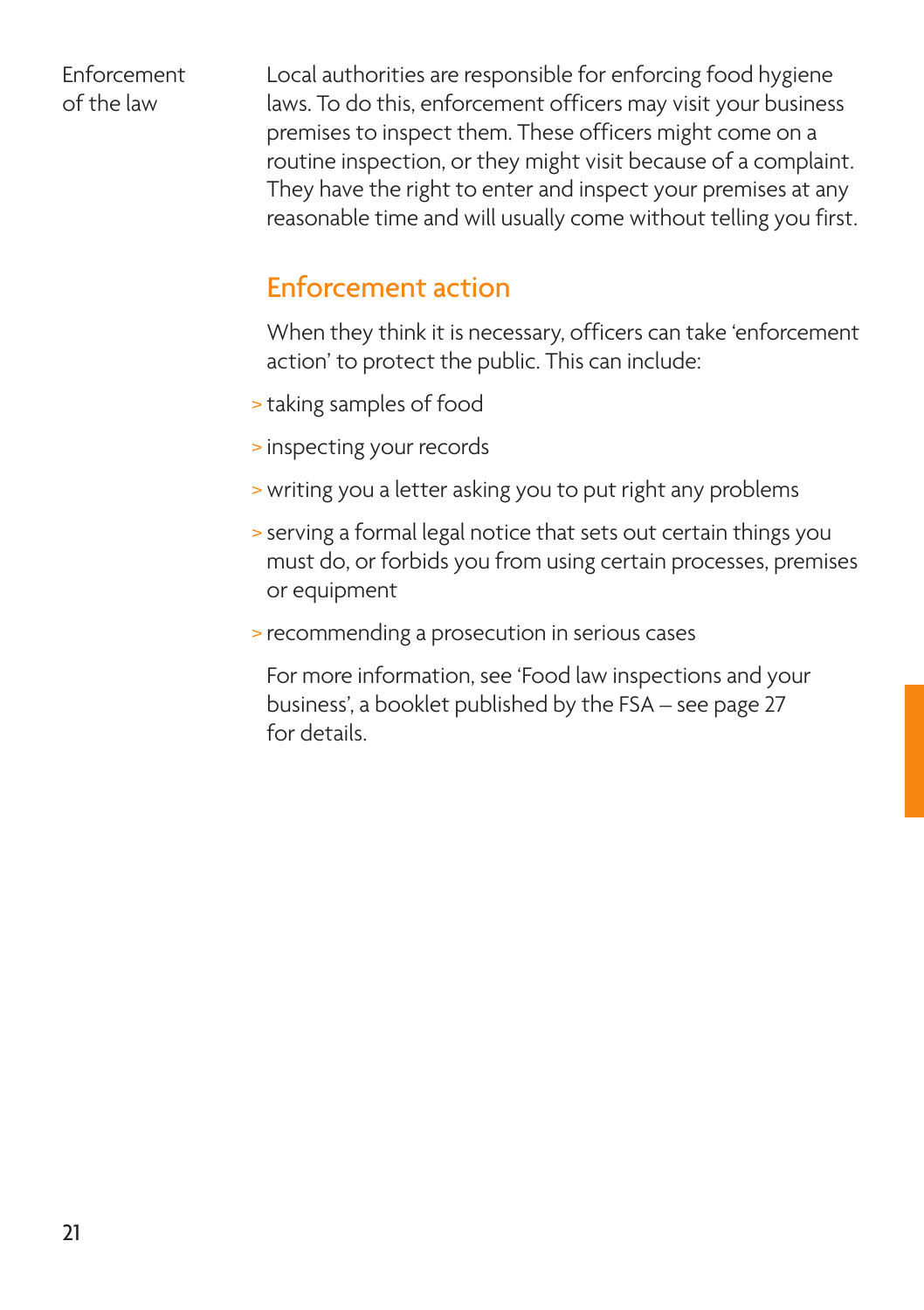Good food hygiene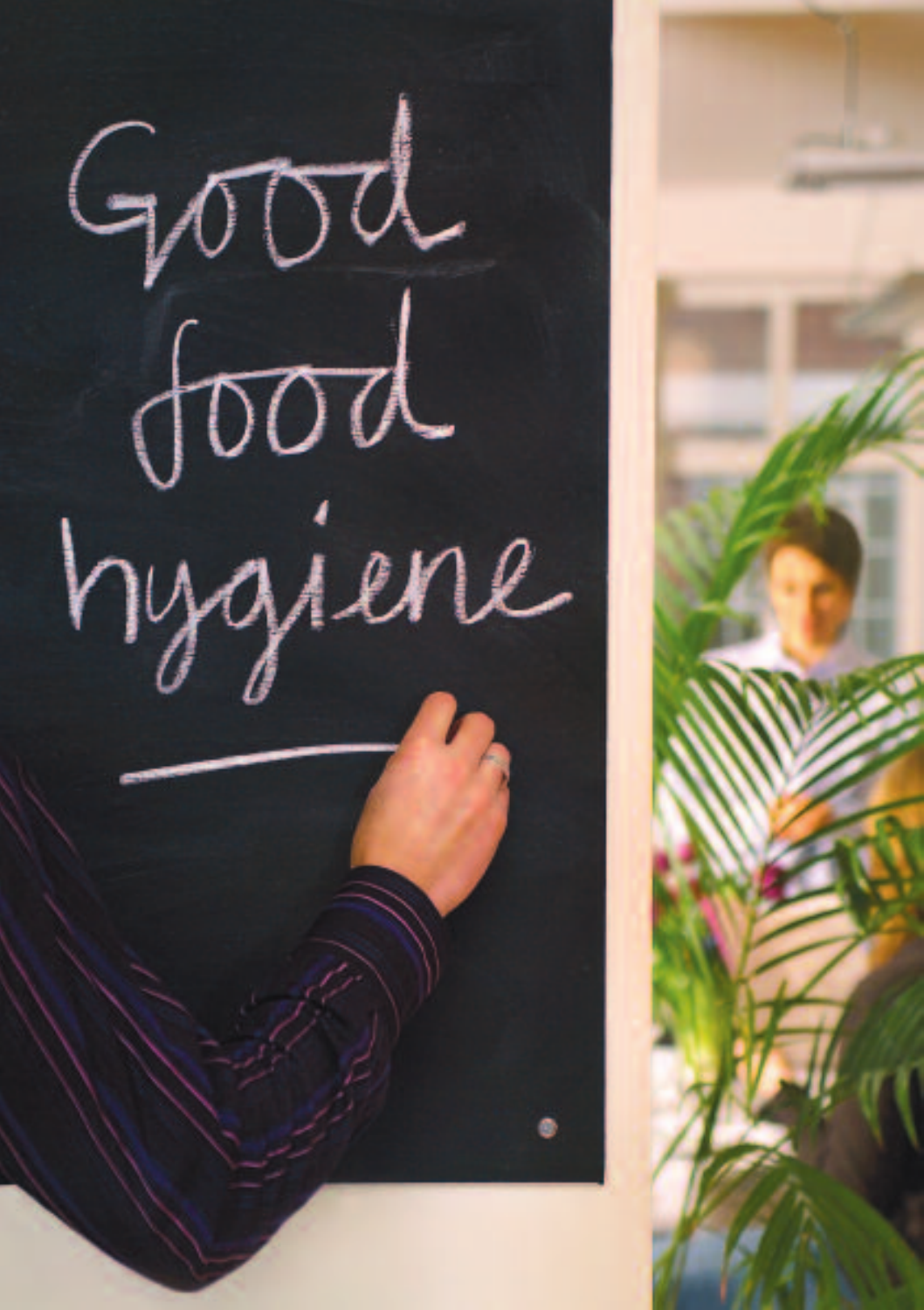#### Good food hygiene

Good food hygiene is essential for you to make or sell food that is safe to eat. So even though there might not be a specific legal requirement behind each tip in this section, it is still very important for you and your staff to understand what good food hygiene is and to follow this advice.

Good food hygiene helps you to:

> obey the law

**✹**

- > reduce the risk of food poisoning among your customers
- > protect your business's reputation

Good food hygiene is all about controlling harmful bacteria, which can cause serious illness. The four main things to remember for good hygiene are:

- > Cross-contamination
- > Cleaning
- > Chilling
- > Cooking

These are known as the 4 Cs. They will help you prevent the most common food safety problems.

# **✹**

#### Cross-contamination

Cross-contamination is when bacteria are spread between food, surfaces or equipment. It is most likely to happen when raw food touches (or drips onto) ready-to-eat food, equipment or surfaces.

Cross-contamination is one of the most common causes of food poisoning. Do the following things to avoid it:

> Clean work surfaces, chopping boards and equipment thoroughly before you start preparing food and after you have used them to prepare raw food.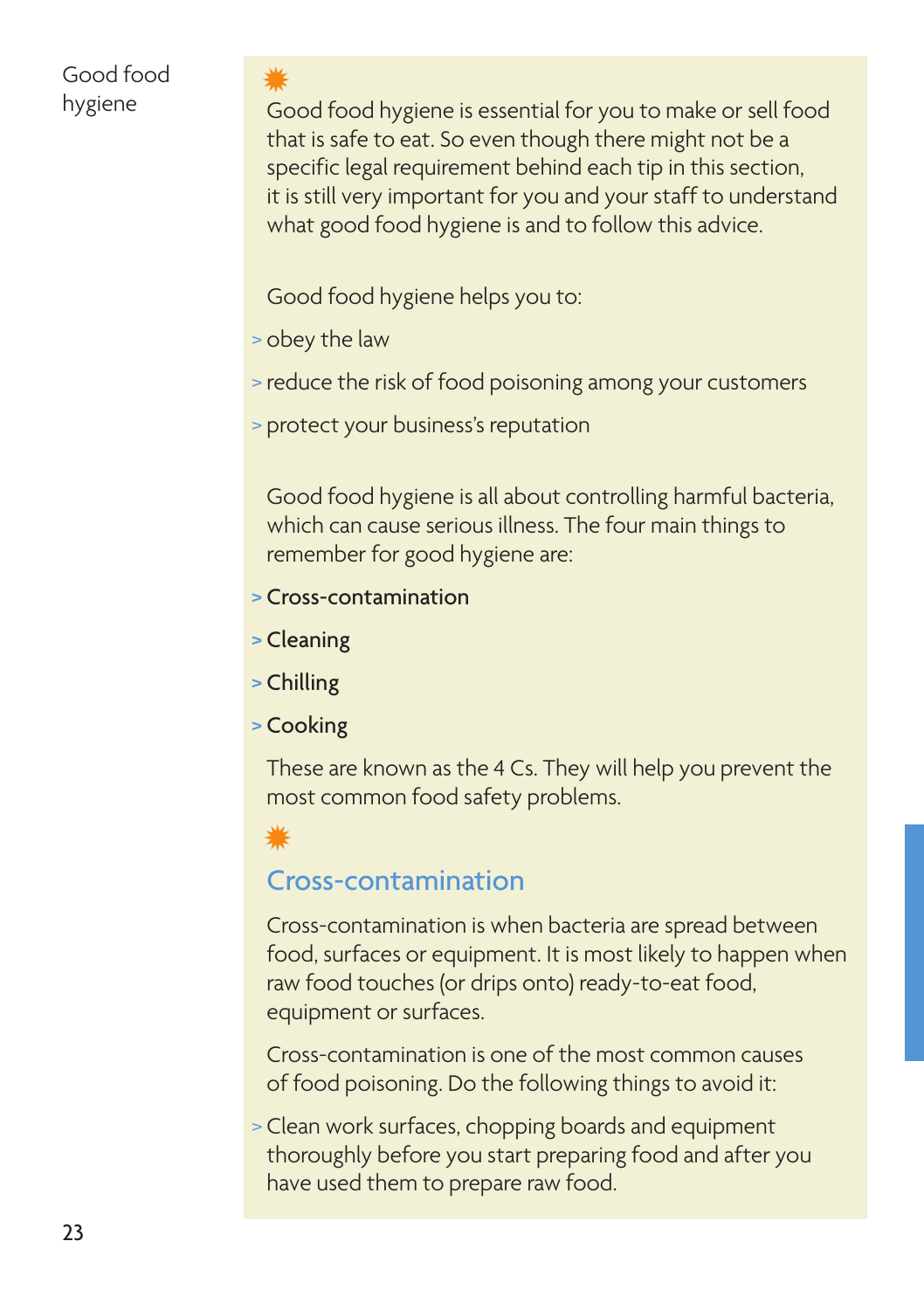#### Good food hygiene

- > Ideally, use different chopping boards and knives for raw and ready-to-eat food.
- > Wash your hands before preparing food.
- > Wash your hands thoroughly after touching raw food.
- > Keep raw and ready-to-eat foods apart at all times.
- > Store raw food below ready-to-eat food in the fridge. If possible, use separate fridges for raw and ready-to-eat food.
- > Make sure that your staff know how to avoid cross-contamination.

# **✹**

# **Cleaning**

Effective cleaning gets rid of bacteria on hands, equipment and surfaces. So it helps to stop harmful bacteria from spreading onto food. You should do the following things:

- > Make sure that all your staff wash and dry their hands thoroughly before handling food.
- > Clean food areas and equipment between different tasks, especially after handling raw food.
- > Clear and clean as you go. Clear away used equipment, spilt food etc. as you work and clean work surfaces thoroughly.

# **✹**

# Chilling

Chilling food properly helps to stop harmful bacteria from growing. Some foods need to be kept chilled to keep them safe, for example food with a 'use by' date, cooked dishes and other ready-to-eat food such as prepared salads and desserts. It is very important not to leave these types of food standing around at room temperature. So, make sure you do the following things:

- > Check chilled food on delivery to make sure it is cold enough.
- > Put food that needs to be kept chilled in the fridge straight away.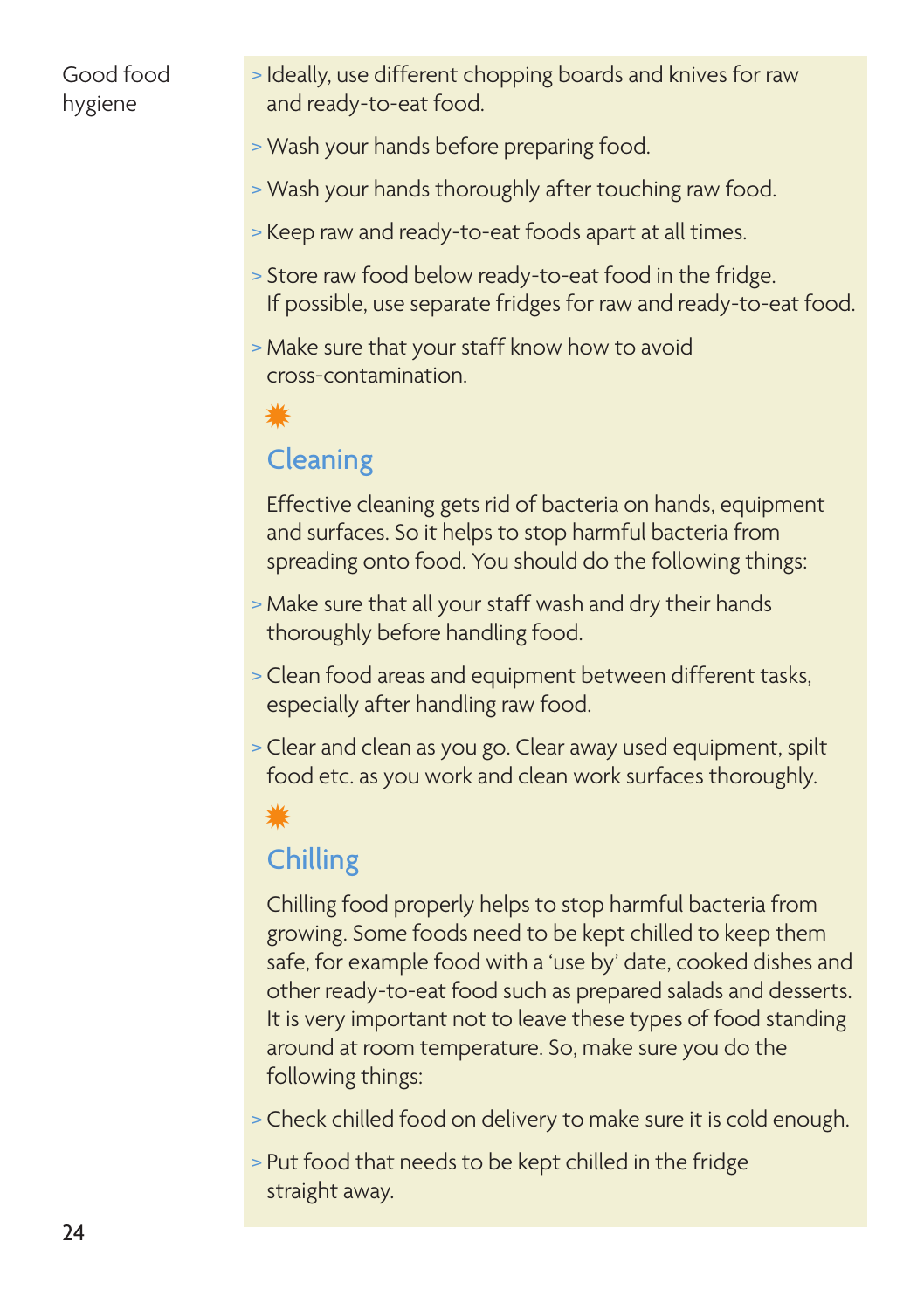#### Good food hygiene

- > Cool cooked food as quickly as possible and then put it in the fridge.
- > Keep chilled food out of the fridge for the shortest time possible during preparation.
- > Check regularly that your fridge and display units are cold enough.

# **✹**

# **Cooking**

Thorough cooking kills harmful bacteria in food. So it is extremely important to make sure that food is cooked properly. When cooking or reheating food, always check that it is piping hot all the way through.

It is especially important to make sure that you thoroughly cook poultry, rolled joints and products made from minced meat, such as burgers and sausages. This is because there could be bacteria in the middle of these types of products. They should not be served pink or rare and should be piping hot all the way through. Whole cuts of meat (such as steaks) and whole joints of beef and lamb can be served pink/rare as long as they are fully sealed on the outside.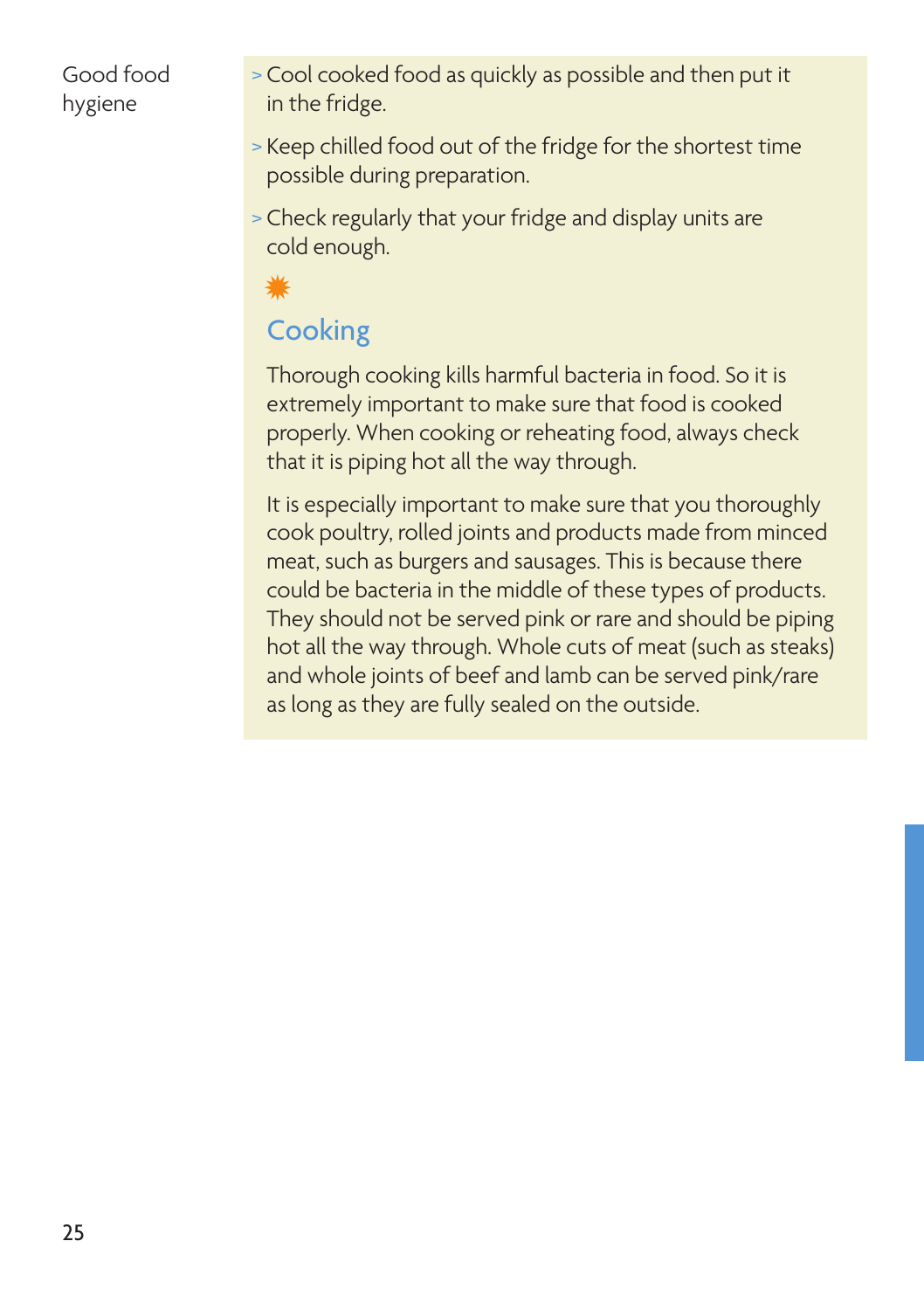What help can I get?

# What help can I get?

If you would like advice about obeying food hygiene law, get in touch with your local authority.

If you run a small catering business, there are packs available to help you put in place food safety management procedures based on the principles of HACCP. These packs have been produced by the FSA in England, Scotland and Northern Ireland, and by local authorities in Wales.

#### > England

'Safer food, better business', an innovative and practical approach to food safety management, has been developed by the FSA in partnership with small catering businesses and more than 50 local authorities. If you would like to order a copy of 'Safer food, better business' contact FSA publications using the contact details on the back of this booklet. You can view it online at www.food.gov.uk

#### > Wales

Several local authorities have previously developed guidance packs on HACCP for caterers and FSA Wales has encouraged the sharing of these packs throughout Welsh local authorities. Businesses should contact their local authority for more information.

#### > Scotland

FSA Scotland has drawn on expertise from the food industry including small businesses, local authorities and the Scottish Food Advisory Committee to develop a HACCP-based system called 'CookSafe'. This is also available in Chinese, Urdu and Punjabi. Businesses that would like a copy should contact their local authority. You can view it online at www.food.gov.uk

#### > Northern Ireland

FSA Northern Ireland has produced guidance for the catering sector called 'Safe Catering', working with caterers and local authorities. This guidance, which has been developed and refined over a number of years, is widely accepted by the catering sector in Northern Ireland. Businesses should contact their local authority for information.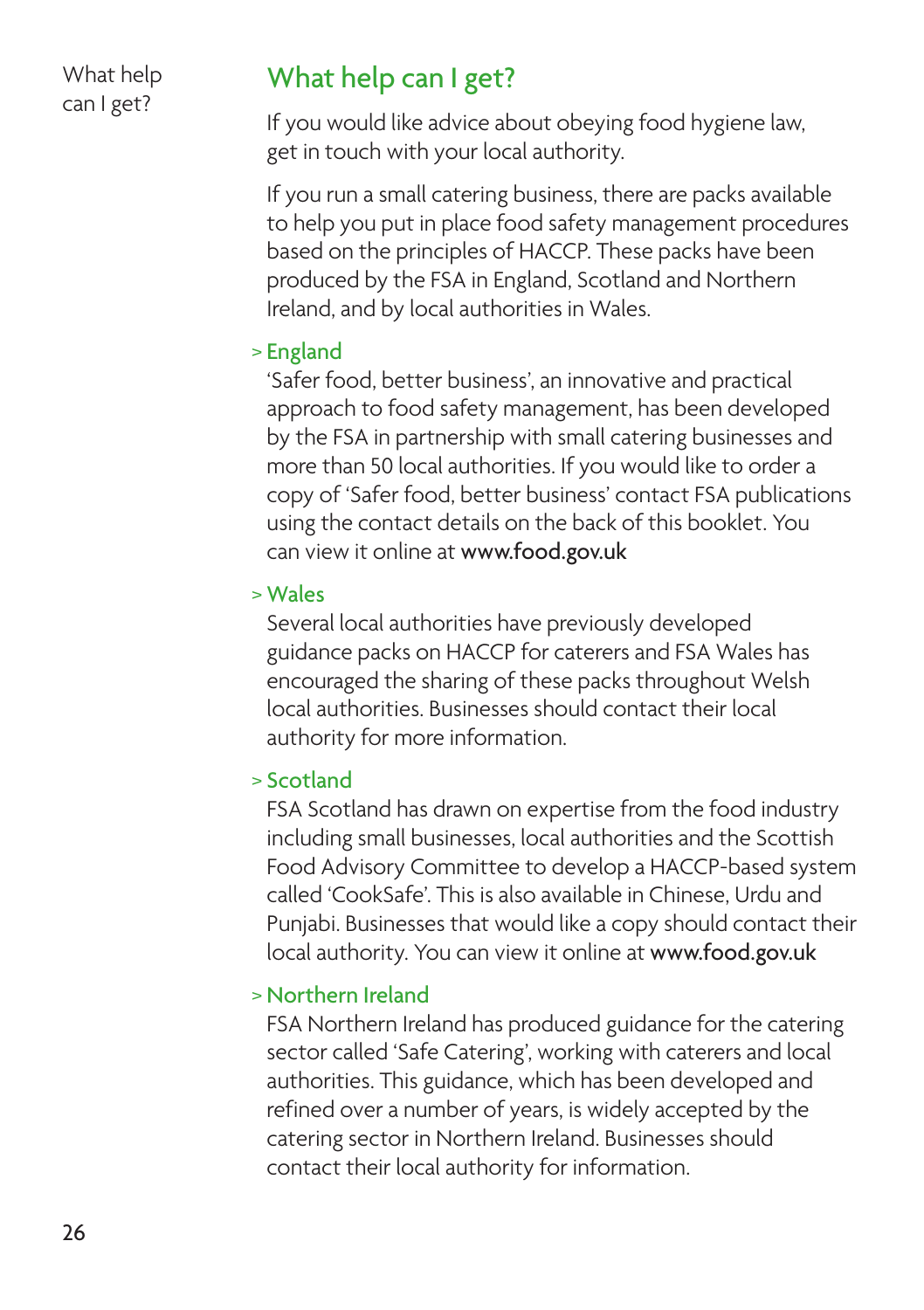What help can I get?

Catering businesses do not have to use any particular pack or model, but they must make sure they have food safety management procedures that are suitable for their business. Some businesses will already have a suitable system, which they can continue to use.

The FSA is working on developing packs for some other types of food business. See www.food.gov.uk for details.

#### Guidance documents

The FSA has also produced guidance documents on the new regulations, which you can read on www.food.gov.uk

#### FSA publications

There are a number of FSA publications that you might find helpful. These include:

- > Starting up Your first steps to running a catering business
- > Food law inspections and your business
- > Eggs what caterers need to know

Ordering information is on the back cover of this booklet.

#### Good practice guides

Good practice guides produced by industry also give advice on how to comply with food hygiene regulations. Using these guides is voluntary, but they are officially recognised by the Government and enforcement officers are required to take them into account when assessing whether businesses comply with the regulations.

A number of guides are being developed that cover the new regulations and these will become available during 2006. For details, visit www.food.gov.uk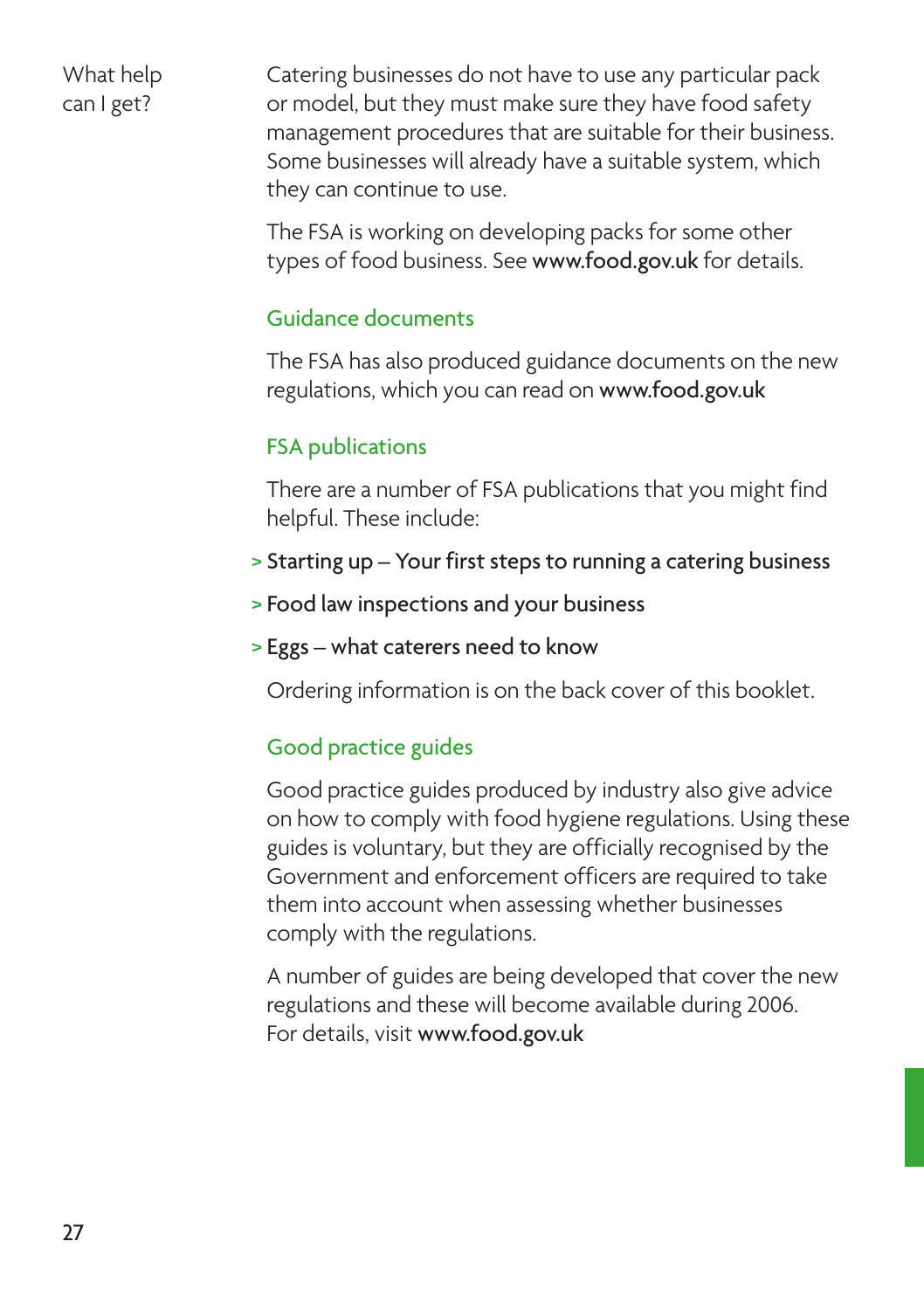# WWW. Food.gov.uk